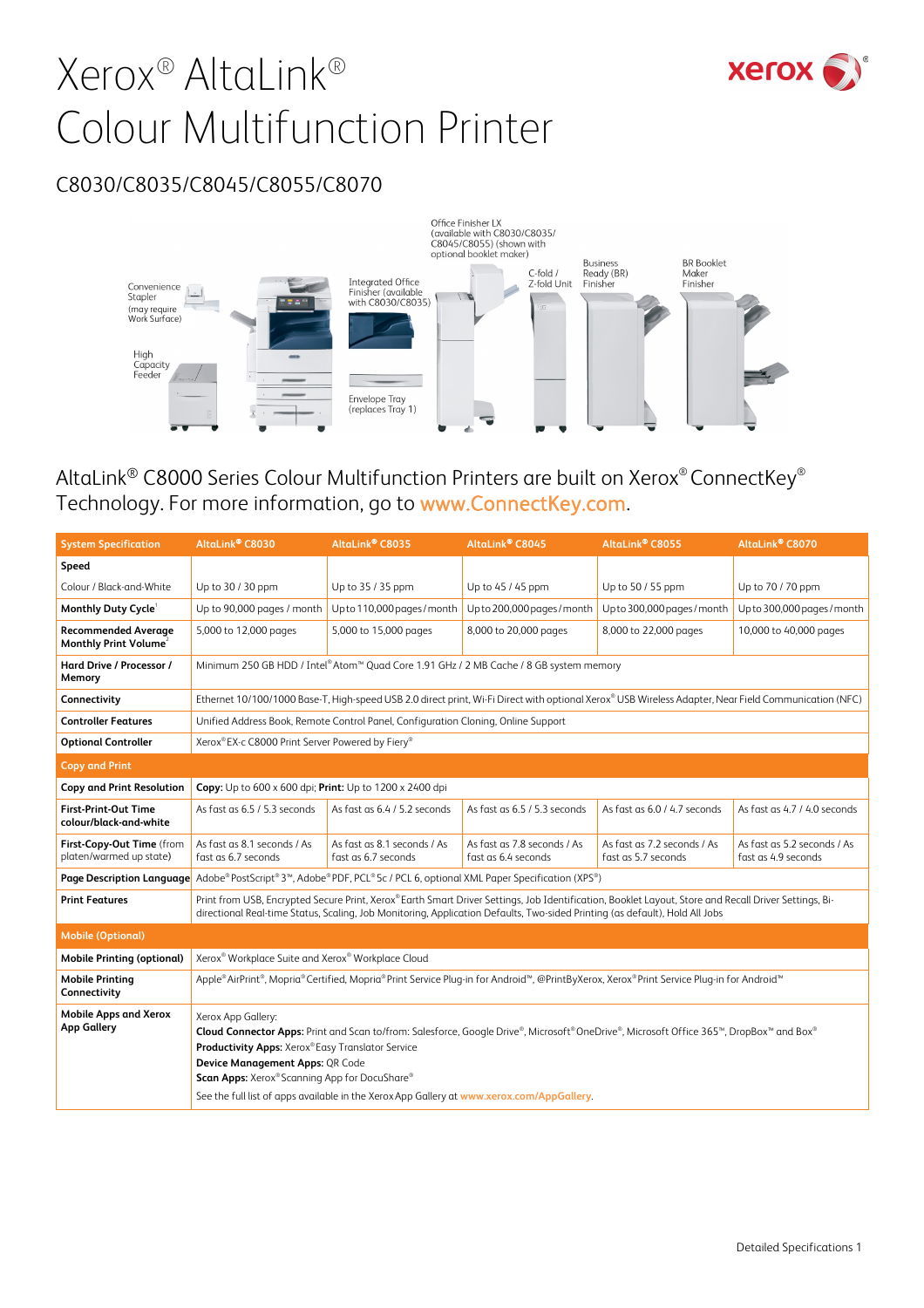| <b>Mobile (Optional)</b>                                                   |                                                                                                                                                                                                                                                                                                                                                                                                                                                                                                                                                                                                                                                                                                                                                                                                                                                                                                                                                                                                                                                        |                                                                                       |                                                                                                                                                                                                                                                                                                                                                                                                                                                   |                                                                                   |                                                                                   |
|----------------------------------------------------------------------------|--------------------------------------------------------------------------------------------------------------------------------------------------------------------------------------------------------------------------------------------------------------------------------------------------------------------------------------------------------------------------------------------------------------------------------------------------------------------------------------------------------------------------------------------------------------------------------------------------------------------------------------------------------------------------------------------------------------------------------------------------------------------------------------------------------------------------------------------------------------------------------------------------------------------------------------------------------------------------------------------------------------------------------------------------------|---------------------------------------------------------------------------------------|---------------------------------------------------------------------------------------------------------------------------------------------------------------------------------------------------------------------------------------------------------------------------------------------------------------------------------------------------------------------------------------------------------------------------------------------------|-----------------------------------------------------------------------------------|-----------------------------------------------------------------------------------|
| Xerox <sup>®</sup> Workplace<br>Suite and Xerox®<br><b>Workplace Cloud</b> | Xerox®Workplace Suite is a modular set of workflows designed to save customers time and money by providing effective control over their print fleet,<br>while enabling worker productivity and mobility through a set of robust workflows. Xerox enables ultimate customer flexibility by offering these<br>capabilities in both an on-premises server version (Workplace Suite) and with a cloud based-version (Workplace Cloud) of this solution.                                                                                                                                                                                                                                                                                                                                                                                                                                                                                                                                                                                                    |                                                                                       |                                                                                                                                                                                                                                                                                                                                                                                                                                                   |                                                                                   |                                                                                   |
| Scan                                                                       |                                                                                                                                                                                                                                                                                                                                                                                                                                                                                                                                                                                                                                                                                                                                                                                                                                                                                                                                                                                                                                                        |                                                                                       |                                                                                                                                                                                                                                                                                                                                                                                                                                                   |                                                                                   |                                                                                   |
| <b>Standard Features</b>                                                   | Scan to Folder, 1-Touch Apps, TWAIN Support                                                                                                                                                                                                                                                                                                                                                                                                                                                                                                                                                                                                                                                                                                                                                                                                                                                                                                                                                                                                            |                                                                                       | Destinations: Scan to USB / Email / Network (FTP/SMB); File Formats: PDF, PDF/A, XPS, JPEG, TIFF; Convenience Features: Scan to Home,<br>Searchable PDF, Single/Multi-Page PDF / XPS / TIFF, Password Protected PDF, Unified Address Book, Optical Character Recognition (OCR),                                                                                                                                                                   |                                                                                   |                                                                                   |
| <b>Optional Features</b>                                                   | at www.office.xerox.com/Software-Solutions.                                                                                                                                                                                                                                                                                                                                                                                                                                                                                                                                                                                                                                                                                                                                                                                                                                                                                                                                                                                                            |                                                                                       | ConnectKey® for DocuShare®, other solutions available through various Xerox Business Innovation Partners                                                                                                                                                                                                                                                                                                                                          |                                                                                   |                                                                                   |
| Fax                                                                        |                                                                                                                                                                                                                                                                                                                                                                                                                                                                                                                                                                                                                                                                                                                                                                                                                                                                                                                                                                                                                                                        |                                                                                       |                                                                                                                                                                                                                                                                                                                                                                                                                                                   |                                                                                   |                                                                                   |
| <b>Standard Features</b>                                                   |                                                                                                                                                                                                                                                                                                                                                                                                                                                                                                                                                                                                                                                                                                                                                                                                                                                                                                                                                                                                                                                        | Internet Fax, Fax Build Job, Network Server Fax Enablement                            |                                                                                                                                                                                                                                                                                                                                                                                                                                                   |                                                                                   |                                                                                   |
| <b>Optional Features</b>                                                   |                                                                                                                                                                                                                                                                                                                                                                                                                                                                                                                                                                                                                                                                                                                                                                                                                                                                                                                                                                                                                                                        |                                                                                       | Fax Forward to Email or SMB Share, Walk-up Fax (one-line and two-line options, includes LAN Fax)                                                                                                                                                                                                                                                                                                                                                  |                                                                                   |                                                                                   |
| <b>Security</b>                                                            |                                                                                                                                                                                                                                                                                                                                                                                                                                                                                                                                                                                                                                                                                                                                                                                                                                                                                                                                                                                                                                                        |                                                                                       |                                                                                                                                                                                                                                                                                                                                                                                                                                                   |                                                                                   |                                                                                   |
| <b>Standard Features</b>                                                   |                                                                                                                                                                                                                                                                                                                                                                                                                                                                                                                                                                                                                                                                                                                                                                                                                                                                                                                                                                                                                                                        |                                                                                       | McAfee® ePolicy Orchestrator Integration, HDD Overwrite, AES 256-bit Encryption (FIPS 140-2 compliant), SSL, SHA-256 Hash Message Authentication,<br>Common Criteria Certification (ISO 15408), Encrypted Secure Print, Secure Fax, Secure Scan, Configuration Watchdog, Fleet Orchestrator, Secure Email,<br>Network Authentication, TLS, SNMPv3, Audit Log, Access Controls, User Permissions, Cisco® Identity Services Engine (ISE) compatible |                                                                                   |                                                                                   |
| <b>Optional Features</b>                                                   |                                                                                                                                                                                                                                                                                                                                                                                                                                                                                                                                                                                                                                                                                                                                                                                                                                                                                                                                                                                                                                                        |                                                                                       | McAfee® Integrity Control, Smart Card Enablement Kit (CAC/PIV/.NET), Xerox® Integrated RFID Card Reader                                                                                                                                                                                                                                                                                                                                           |                                                                                   |                                                                                   |
| Accounting                                                                 |                                                                                                                                                                                                                                                                                                                                                                                                                                                                                                                                                                                                                                                                                                                                                                                                                                                                                                                                                                                                                                                        |                                                                                       |                                                                                                                                                                                                                                                                                                                                                                                                                                                   |                                                                                   |                                                                                   |
| <b>Standard Features</b>                                                   |                                                                                                                                                                                                                                                                                                                                                                                                                                                                                                                                                                                                                                                                                                                                                                                                                                                                                                                                                                                                                                                        |                                                                                       | Xerox®Standard Accounting (Copy, Print, Scan, Fax, Email), Network Accounting Enablement                                                                                                                                                                                                                                                                                                                                                          |                                                                                   |                                                                                   |
| <b>Optional Features</b>                                                   |                                                                                                                                                                                                                                                                                                                                                                                                                                                                                                                                                                                                                                                                                                                                                                                                                                                                                                                                                                                                                                                        |                                                                                       | Equitrac®, YSoft® Papercut®, other network accounting solutions available through various Xerox Business Innovation Partners                                                                                                                                                                                                                                                                                                                      |                                                                                   |                                                                                   |
| <b>Device Specification</b>                                                |                                                                                                                                                                                                                                                                                                                                                                                                                                                                                                                                                                                                                                                                                                                                                                                                                                                                                                                                                                                                                                                        |                                                                                       |                                                                                                                                                                                                                                                                                                                                                                                                                                                   |                                                                                   |                                                                                   |
| <b>Control Panel Languages</b>                                             |                                                                                                                                                                                                                                                                                                                                                                                                                                                                                                                                                                                                                                                                                                                                                                                                                                                                                                                                                                                                                                                        | Finnish, Turkish, Greek, Russian, Czech, Polish, Hungarian, Romanian, Catalan, Arabic | US English, International English, International French, Italian, German, International Spanish, Dutch, Brazilian Portuguese, Swedish, Norwegian, Danish,                                                                                                                                                                                                                                                                                         |                                                                                   |                                                                                   |
| <b>Accessories</b>                                                         |                                                                                                                                                                                                                                                                                                                                                                                                                                                                                                                                                                                                                                                                                                                                                                                                                                                                                                                                                                                                                                                        |                                                                                       |                                                                                                                                                                                                                                                                                                                                                                                                                                                   |                                                                                   |                                                                                   |
| Optional<br><b>Foreign Device Interface</b>                                | High Capacity Feeder (HCF)<br>Envelope Tray (Replaces Tray 1)<br>Horizontal Transport Kit<br>BR (Business Ready) Finisher (requires Horizontal Transport Kit) (optional with C8030, C8035, C8045, C8055, C8070)<br>BR Booklet Maker Finisher (requires Horizontal Transport Kit) (optional with C8030, C8035, C8045, C8055, C8070)<br>C-fold / Z-fold Unit for BR Finisher or BR Booklet Maker Finisher<br>Convenience Stapler (may require Work Surface)<br>Integrated Office Finisher (optional with C8030, C8035)<br>Office Finisher LX (optional with C8030, C8035, C8045, C8055)<br>Booklet Maker for Office Finisher LX<br>Hole Punch for Office Finisher LX<br>Smart Card Enablement Kit<br>EFI <sup>™</sup> Fiery® Integrated Network Server<br>Walk Up Fax (One- or Two-line options, includes LAN Fax)<br>Wi-Fi Direct with Optional Xerox® USB Wireless Adapter<br>McAfee® Integrity Control Enablement Kit<br>Keyboard Kit (Wired/USB)<br>XPS Print Option Kit <sup>3</sup><br>Integrated RFID Card Reader Kit<br>Foreign Device Interface |                                                                                       |                                                                                                                                                                                                                                                                                                                                                                                                                                                   |                                                                                   |                                                                                   |
| (FDI)                                                                      |                                                                                                                                                                                                                                                                                                                                                                                                                                                                                                                                                                                                                                                                                                                                                                                                                                                                                                                                                                                                                                                        |                                                                                       | Also known as Auxiliary Access Device, this is an interface to third-party access control devices, such as coin machines and card readers.                                                                                                                                                                                                                                                                                                        |                                                                                   |                                                                                   |
| <b>Electrical Requirements</b><br>Europe                                   | AltaLink <sup>®</sup> C8030                                                                                                                                                                                                                                                                                                                                                                                                                                                                                                                                                                                                                                                                                                                                                                                                                                                                                                                                                                                                                            | AltaLink <sup>®</sup> C8035                                                           | AltaLink <sup>®</sup> C8045                                                                                                                                                                                                                                                                                                                                                                                                                       | AltaLink <sup>®</sup> C8055                                                       | AltaLink® C8070                                                                   |
|                                                                            | Voltage: 220-240 VAC +/-10%<br>Frequency: 50/60 Hz +/- 3%, 10 A                                                                                                                                                                                                                                                                                                                                                                                                                                                                                                                                                                                                                                                                                                                                                                                                                                                                                                                                                                                        |                                                                                       |                                                                                                                                                                                                                                                                                                                                                                                                                                                   |                                                                                   | Voltage: 220-240 VAC +/-<br>10%<br>Frequency: 50/60 Hz +/- 3%,<br>20 A            |
| <b>Power Consumption</b>                                                   | AltaLink <sup>®</sup> C8030                                                                                                                                                                                                                                                                                                                                                                                                                                                                                                                                                                                                                                                                                                                                                                                                                                                                                                                                                                                                                            | AltaLink <sup>®</sup> C8035                                                           | AltaLink® C8045                                                                                                                                                                                                                                                                                                                                                                                                                                   | AltaLink® C8055                                                                   | AltaLink® C8070                                                                   |
| <b>Running (Average)</b>                                                   | 115V: 653 watts<br>230V: 667 watts                                                                                                                                                                                                                                                                                                                                                                                                                                                                                                                                                                                                                                                                                                                                                                                                                                                                                                                                                                                                                     | 115V: 687 watts<br>230V: 699 watts                                                    | 115V: 740 watts<br>230V: 761 watts                                                                                                                                                                                                                                                                                                                                                                                                                | 115V: 787 watts<br>230V: 810 watts                                                | 115V: 942 watts<br>230V: 971 watts                                                |
| <b>Standby Mode</b>                                                        | 115V: 63 watts<br>230V: 62 watts                                                                                                                                                                                                                                                                                                                                                                                                                                                                                                                                                                                                                                                                                                                                                                                                                                                                                                                                                                                                                       | 115V: 64 watts<br>230V: 61.6 watts                                                    | 115V: 71 watts<br>230V: 70.5 watts                                                                                                                                                                                                                                                                                                                                                                                                                | 115V: 95 watts<br>230V: 81.5 watts                                                | 115V: 85 watts<br>230V: 81.6 watts                                                |
| Auto Off/Sleep Mode                                                        | 115V: 1.2 watts<br>230V: 1.6 watts<br>(Default time to sleep mode<br>= 2 minutes)                                                                                                                                                                                                                                                                                                                                                                                                                                                                                                                                                                                                                                                                                                                                                                                                                                                                                                                                                                      | 115V: 1.2 watts<br>230V: 1.6 watts<br>(Default time to sleep mode<br>= 2 minutes)     | 115V: 1.2 watts<br>230V: 1.6 watts<br>(Default time to sleep mode<br>= 2 minutes)                                                                                                                                                                                                                                                                                                                                                                 | 115V: 1.2 watts<br>230V: 1.6 watts<br>(Default time to sleep mode<br>= 2 minutes) | 115V: 1.3 watts<br>230V: 1.9 watts<br>(Default time to sleep mode<br>= 2 minutes) |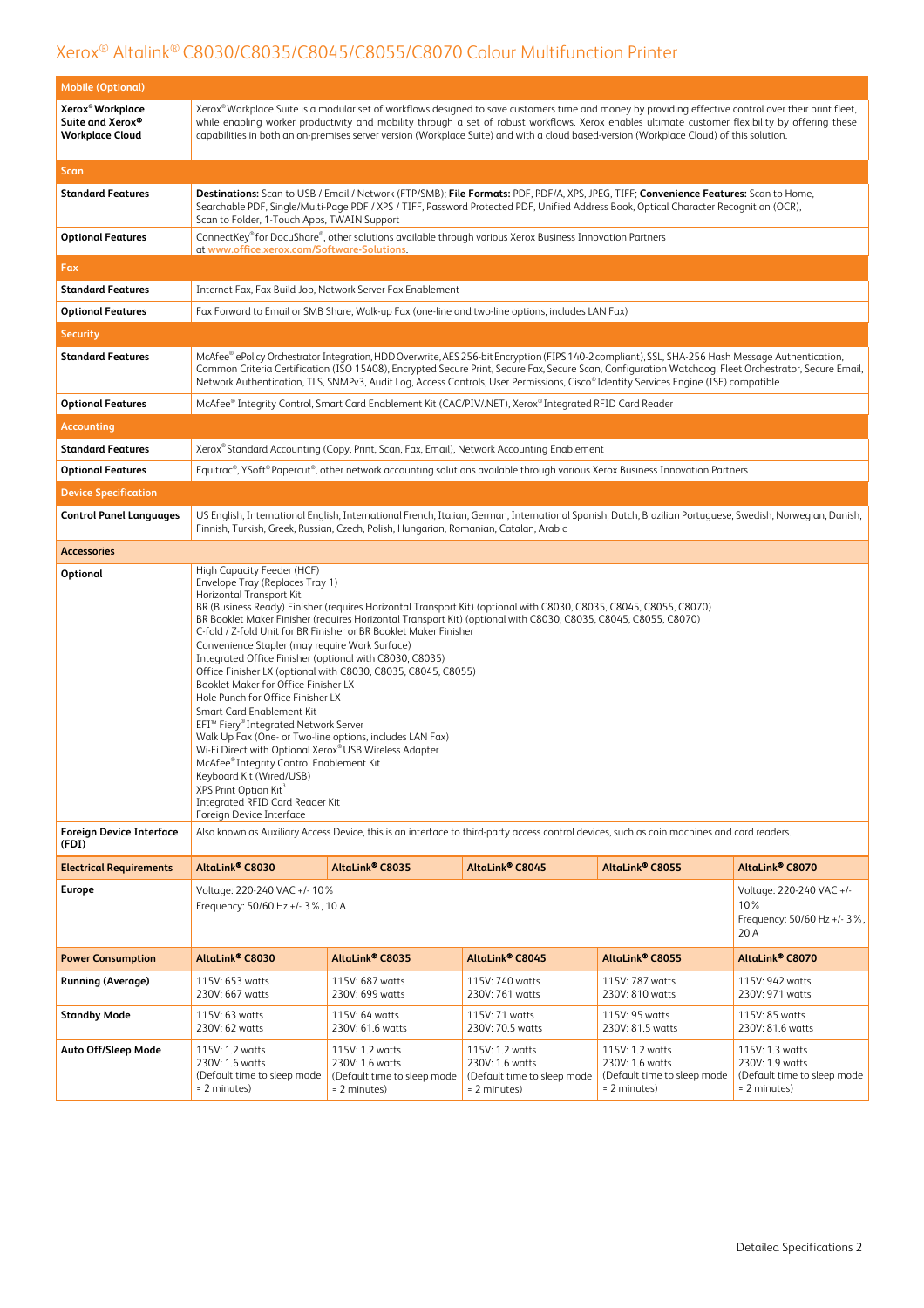| <b>Power Consumption</b>                                                                                                       | AltaLink® C8030                                                                                                                         | AltaLink® C8035                                                                      | AltaLink <sup>®</sup> C8045                  | AltaLink® C8055 | AltaLink® C8070                              |
|--------------------------------------------------------------------------------------------------------------------------------|-----------------------------------------------------------------------------------------------------------------------------------------|--------------------------------------------------------------------------------------|----------------------------------------------|-----------------|----------------------------------------------|
| Warm-up (from Off)                                                                                                             | As fast as 81 seconds                                                                                                                   |                                                                                      |                                              |                 |                                              |
| <b>Recovery from Low Power</b>                                                                                                 | As fast as 2 seconds                                                                                                                    |                                                                                      |                                              |                 |                                              |
| <b>Recovery from Sleep</b>                                                                                                     | As fast as 6.2 seconds                                                                                                                  |                                                                                      |                                              |                 |                                              |
| <b>Operating Environment</b>                                                                                                   |                                                                                                                                         |                                                                                      |                                              |                 |                                              |
| <b>Required Temperature</b><br>Range                                                                                           | 10 to 28° C                                                                                                                             |                                                                                      |                                              |                 |                                              |
| <b>Required Relative Humidity</b>                                                                                              | 15% to 85%                                                                                                                              |                                                                                      |                                              |                 |                                              |
| <b>Sound Power Levels</b>                                                                                                      | Operating: 63.9 dB(A)<br>Standby: 3.32 dB(A)                                                                                            |                                                                                      | Operating: 68.3 dB(A)<br>Standby: 3.35 dB(A) |                 | Operating: 71.3 dB(A)<br>Standby: 3.31 dB(A) |
| <b>Dimensions and Weight</b>                                                                                                   |                                                                                                                                         |                                                                                      |                                              |                 |                                              |
| <b>Base Configuration</b>                                                                                                      | Width: 640 mm<br>Depth: 723.8 mm<br>Height: 1,142.7 mm<br>Weight: 151.9 kg                                                              |                                                                                      |                                              |                 |                                              |
| <b>With Integrated Office</b><br>Finisher (C8030, C8035)                                                                       | Width: 662.6 mm<br>Depth: 732.8 mm<br>Height: 1,142.7 mm<br>Weight: 158 kg                                                              |                                                                                      |                                              |                 |                                              |
| With Office Finisher LX<br>(with Booklet Maker)                                                                                | Width: 1,182 mm<br>Depth: 732.8 mm<br>Height: 1,142.7 mm<br>Weight: 177.2 kg                                                            |                                                                                      |                                              |                 |                                              |
| <b>Base Configuration with</b><br><b>Business Ready (BR)</b><br>Finisher                                                       | Width: 1,277 mm<br>Depth: 732.8 mm<br>Height: 1,142.7 mm<br>Weight: 195.3 kg                                                            |                                                                                      |                                              |                 |                                              |
| <b>Base Configuration with BR</b><br><b>Booklet Maker Finisher</b>                                                             | Width: 1,429.2 mm<br>Depth: 732.8 mm<br>Height: 1,142.7 mm<br>Weight: 212.3 kg                                                          |                                                                                      |                                              |                 |                                              |
| <b>Base Configuration with BR</b><br><b>Booklet Maker Finisher and</b><br>C-fold / Z-fold Unit                                 | Width: 1,664.2 mm<br>Depth: 732.8 mm<br>Height: 1,142.7 mm<br>Weight: / 264.4 kg                                                        |                                                                                      |                                              |                 |                                              |
| <b>Base Configuration with BR</b><br><b>Booklet Maker Finisher.</b><br>C-fold / Z-fold Unit and<br><b>High Capacity Feeder</b> | Width: 1,978.2 mm<br>Depth: 732.8 mm<br>Height: 1,142.7 mm<br>Weight: 293.4 kg                                                          |                                                                                      |                                              |                 |                                              |
| <b>System Certification / Regulatory Compliance</b>                                                                            |                                                                                                                                         |                                                                                      |                                              |                 |                                              |
| <b>Certifications</b>                                                                                                          |                                                                                                                                         | To view the latest list of certifications, go to www.xerox.com/OfficeCertifications. |                                              |                 |                                              |
| <b>Paper Handling</b>                                                                                                          | AltaLink® C8030                                                                                                                         | AltaLink® C8035                                                                      | AltaLink® C8045                              | AltaLink® C8055 | AltaLink® C8070                              |
| <b>Single-pass Duplex Automatic Document Feeder (DADF)</b>                                                                     |                                                                                                                                         |                                                                                      |                                              |                 |                                              |
| Capacity <sup>4</sup>                                                                                                          | 130 sheets                                                                                                                              |                                                                                      |                                              |                 |                                              |
| Speed                                                                                                                          | Up to 80 pages per minute black-and-white and colour (simplex)<br>Up to 139 images per minute (ipm) black-and-white and colour (duplex) |                                                                                      |                                              |                 |                                              |
| <b>Paper Sizes Sensed</b>                                                                                                      | 85 x 125 mm to 297 x 431.8 mm                                                                                                           |                                                                                      |                                              |                 |                                              |
| Weights                                                                                                                        | 60 to 128 gsm                                                                                                                           |                                                                                      |                                              |                 |                                              |
| <b>Bypass Tray</b>                                                                                                             |                                                                                                                                         |                                                                                      |                                              |                 |                                              |
| Capacity <sup>4</sup>                                                                                                          | 100 sheets                                                                                                                              |                                                                                      |                                              |                 |                                              |
| <b>Sizes</b>                                                                                                                   | Custom Sizes: 89 x 98 mm to 320 x 483 mm                                                                                                |                                                                                      |                                              |                 |                                              |
| Weights                                                                                                                        | 60 to 300 gsm                                                                                                                           |                                                                                      |                                              |                 |                                              |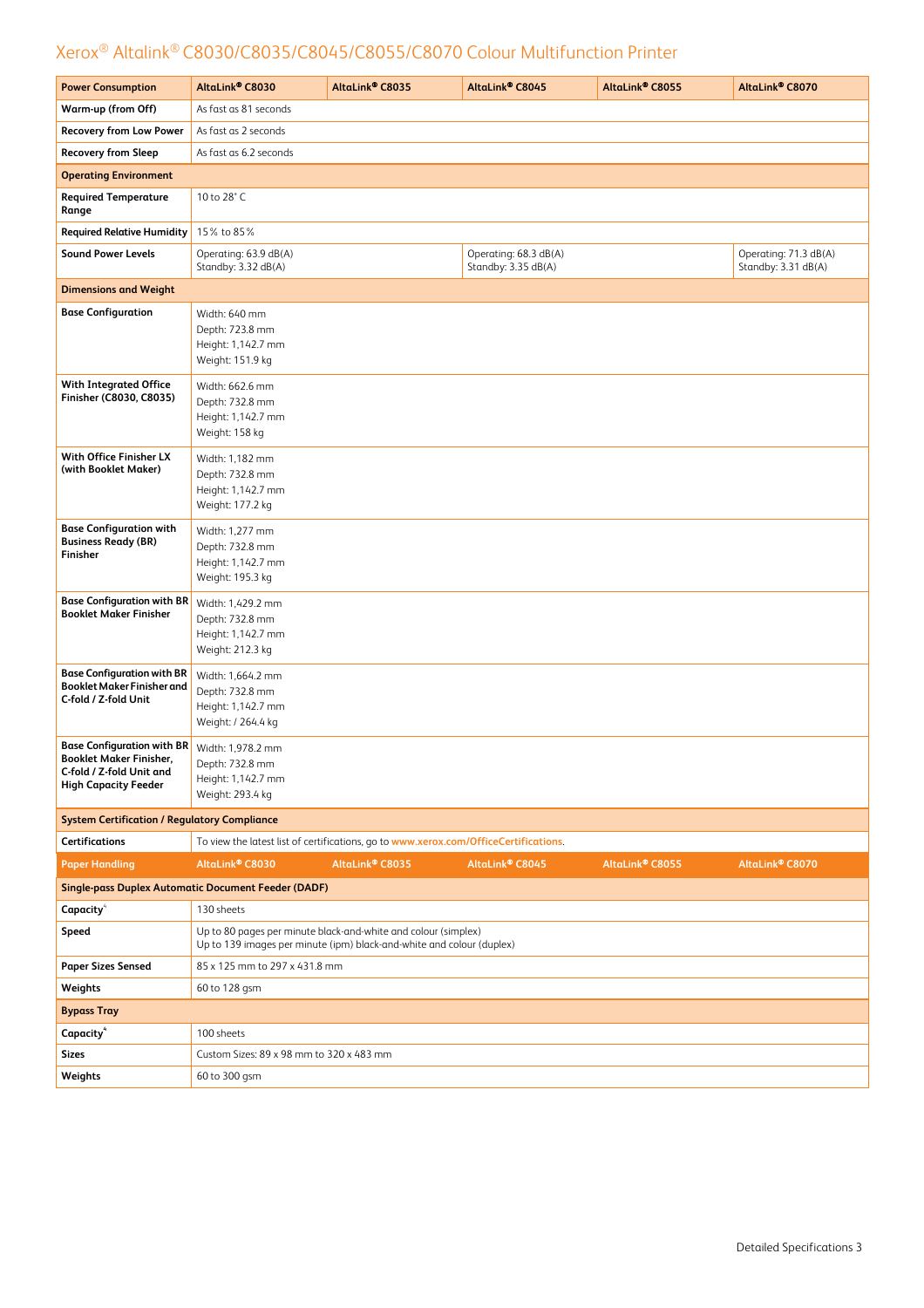| <b>Bypass Tray</b>              |                                                                                                                              |
|---------------------------------|------------------------------------------------------------------------------------------------------------------------------|
| <b>Media Types</b>              | Bond                                                                                                                         |
|                                 | <b>Card Stock</b>                                                                                                            |
|                                 | <b>Card Stock Reloaded</b>                                                                                                   |
|                                 | Custom                                                                                                                       |
|                                 | Envelopes                                                                                                                    |
|                                 | <b>Glossy Card Stock</b><br>Glossy Card Stock Reloaded                                                                       |
|                                 | Heavyweight Card Stock                                                                                                       |
|                                 | Heavyweight Card Stock Reloaded                                                                                              |
|                                 | Heavyweight Glossy Card Stock                                                                                                |
|                                 | Heavyweight Glossy Card Stock Reloaded                                                                                       |
|                                 | Hole Punched                                                                                                                 |
|                                 | Labels                                                                                                                       |
|                                 | Letterhead<br>Lightweight                                                                                                    |
|                                 | Lightweight Cardstock                                                                                                        |
|                                 | Lightweight Card Stock Reloaded                                                                                              |
|                                 | Lightweight Glossy Card Stock                                                                                                |
|                                 | Lightweight Glossy Card Stock Reloaded                                                                                       |
|                                 | Plain                                                                                                                        |
|                                 | Plain-Reloaded                                                                                                               |
|                                 | Preprinted<br>Recycled                                                                                                       |
|                                 | Transparencies                                                                                                               |
|                                 |                                                                                                                              |
| <b>Trays 1 and 2 (Standard)</b> |                                                                                                                              |
| Capacity <sup>4</sup>           | 520 sheets each                                                                                                              |
| <b>Sizes</b>                    | Tray 1: Custom Sizes: 140 x 182 mm to 297 x 432 mm short edge feed (SEF)<br>Tray 2: Custom Sizes: 140 x 182 mm to SRA3 (SEF) |
| Weights                         | 60 to 256 gsm                                                                                                                |
| <b>Media Types</b>              | Bond                                                                                                                         |
|                                 | <b>Card Stock</b>                                                                                                            |
|                                 | Card Stock Reloaded                                                                                                          |
|                                 | Custom<br>Envelopes                                                                                                          |
|                                 | Glossy Card Stock                                                                                                            |
|                                 | Glossy Card Stock Reloaded                                                                                                   |
|                                 | Heavyweight Card Stock                                                                                                       |
|                                 | Heavyweight Card Stock Reloaded                                                                                              |
|                                 | Heavyweight Glossy Card Stock                                                                                                |
|                                 | Heavyweight Glossy Card Stock Reloaded                                                                                       |
|                                 | Hole Punched<br>Labels                                                                                                       |
|                                 | Letterhead                                                                                                                   |
|                                 | Lightweight                                                                                                                  |
|                                 | Lightweight Cardstock                                                                                                        |
|                                 | Lightweight Card Stock Reloaded                                                                                              |
|                                 | Lightweight Glossy Card Stock                                                                                                |
|                                 | Lightweight Glossy Card Stock Reloaded                                                                                       |
|                                 | Plain<br>Plain-Reloaded                                                                                                      |
|                                 | Preprinted                                                                                                                   |
|                                 | Recycled                                                                                                                     |
|                                 | Transparencies                                                                                                               |
|                                 | Four Tray Configuration (Trays 3 and 4) (Available on C8030/C8035)                                                           |
| Capacity <sup>4</sup>           | Tray 3: 520 sheets                                                                                                           |
|                                 | Tray 4: 520 sheets                                                                                                           |
| <b>Sizes</b>                    | Trays 3 and 4: 140 x 182 mm to SRA3 mm (SEF)                                                                                 |
| Weights                         | 60 to 256 gsm                                                                                                                |
|                                 |                                                                                                                              |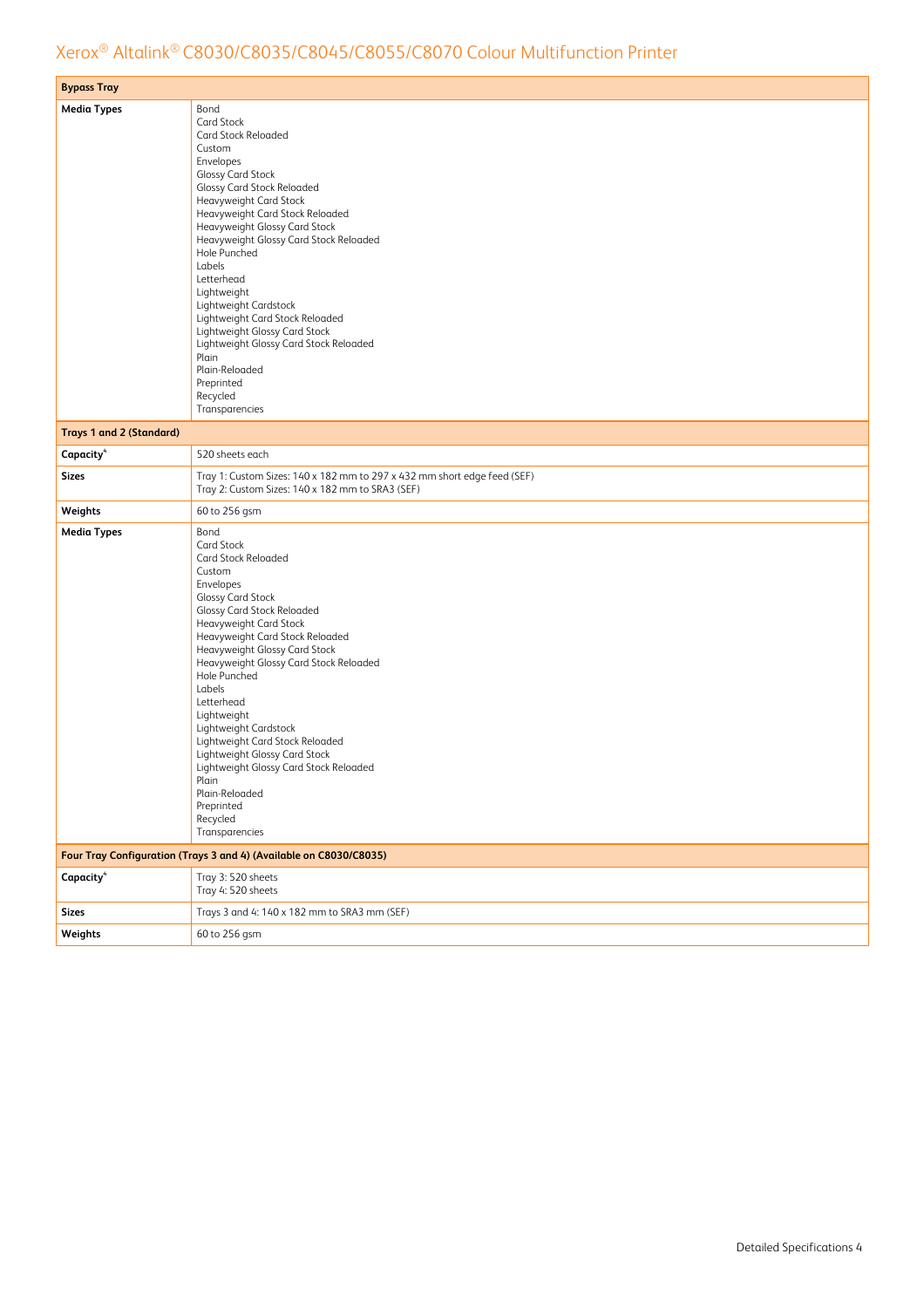|                                                       | Four Tray Configuration (Trays 3 and 4) (Available on C8030/C8035)                                                                                                                                                                                                                                                                                                                                                                                                                                                                      |
|-------------------------------------------------------|-----------------------------------------------------------------------------------------------------------------------------------------------------------------------------------------------------------------------------------------------------------------------------------------------------------------------------------------------------------------------------------------------------------------------------------------------------------------------------------------------------------------------------------------|
| <b>Media Types</b>                                    | Bond<br>Card Stock<br>Card Stock Reloaded<br>Custom<br>Envelopes<br><b>Glossy Card Stock</b><br>Glossy Card Stock Reloaded<br>Heavyweight Card Stock<br>Heavyweight Card Stock Reloaded<br>Heavyweight Glossy Card Stock<br>Heavyweight Glossy Card Stock Reloaded<br>Hole Punched<br>Labels<br>Letterhead<br>Lightweight<br>Lightweight Cardstock<br>Lightweight Card Stock Reloaded<br>Lightweight Glossy Card Stock<br>Lightweight Glossy Card Stock Reloaded<br>Plain<br>Plain-Reloaded<br>Preprinted<br>Recycled<br>Transparencies |
|                                                       | <b>High Capacity Tandem Tray (Optional on C8030/C8035)</b>                                                                                                                                                                                                                                                                                                                                                                                                                                                                              |
| Capacity <sup>4</sup>                                 | Tray 3:867 sheets<br>Tray 4: 1,133 sheets                                                                                                                                                                                                                                                                                                                                                                                                                                                                                               |
| <b>Sizes</b>                                          | A4, JIS B5, Executive LEF                                                                                                                                                                                                                                                                                                                                                                                                                                                                                                               |
| Weights                                               | 60 to 256 gsm                                                                                                                                                                                                                                                                                                                                                                                                                                                                                                                           |
| <b>Media Types</b>                                    | Bond<br>Card Stock<br>Custom<br><b>Glossy Card Stock</b><br>Hole Punched<br>Labels<br>Letterhead<br>Lightweight Cardstock<br>Lightweight Glossy Card Stock<br>Plain<br>Preprinted                                                                                                                                                                                                                                                                                                                                                       |
| <b>Envelope Tray (Optional - Replaces Tray 1)</b>     |                                                                                                                                                                                                                                                                                                                                                                                                                                                                                                                                         |
| Capacity <sup>4</sup>                                 | Up to 60 envelopes                                                                                                                                                                                                                                                                                                                                                                                                                                                                                                                      |
| <b>Sizes</b>                                          | Monarch, DL, C5<br>Custom Sizes: 98 x 148 mm to 162 x 241 mm                                                                                                                                                                                                                                                                                                                                                                                                                                                                            |
| Weights                                               | 75 to 90 gsm                                                                                                                                                                                                                                                                                                                                                                                                                                                                                                                            |
| High Capacity Feeder (HCF) (Optional with all models) |                                                                                                                                                                                                                                                                                                                                                                                                                                                                                                                                         |
| Capacity <sup>4</sup>                                 | 2,000 sheets                                                                                                                                                                                                                                                                                                                                                                                                                                                                                                                            |
| <b>Sizes</b>                                          | Standard Sizes: A4 or B5 LEF                                                                                                                                                                                                                                                                                                                                                                                                                                                                                                            |
| Weights                                               | 55 to 256 gsm                                                                                                                                                                                                                                                                                                                                                                                                                                                                                                                           |
| <b>Total Capacity</b>                                 |                                                                                                                                                                                                                                                                                                                                                                                                                                                                                                                                         |
| <b>Device Total Capacity</b> <sup>4</sup>             | Four Tray Module: 2,180 sheets<br>Four Tray Module with High Capacity Feeder: 4,180 sheets<br>High Capacity Tandem Tray Module: 3,140 sheets<br>High Capacity Tandem Tray Module with High Capacity Feeder: 5,140 sheets                                                                                                                                                                                                                                                                                                                |
| <b>Finishing</b>                                      | AltaLink® C8030<br>AltaLink® C8035<br>AltaLink® C8055<br>AltaLink® C8070<br>AltaLink® C8045                                                                                                                                                                                                                                                                                                                                                                                                                                             |
|                                                       | Output Trays (Standard) (Dual Offset Catch Trays not available with Integrated Office Finisher and limited to one with LX and BR Finishers)                                                                                                                                                                                                                                                                                                                                                                                             |
| <b>Stacking Tray Capacity</b> <sup>4</sup>            | Dual Offset Catch Tray: Up to 250 sheets each<br>Left Side Face up Tray: Up to 100 sheets                                                                                                                                                                                                                                                                                                                                                                                                                                               |
|                                                       | <b>Integrated Office Finisher (Optional with C8030/C8035)</b>                                                                                                                                                                                                                                                                                                                                                                                                                                                                           |
| <b>Stacking Tray</b>                                  | 500 sheets of 80 gsm - A4 or 250 sheets of 80 gsm / A3                                                                                                                                                                                                                                                                                                                                                                                                                                                                                  |
| <b>Sizes</b>                                          | 89 x 98 mm to 297 x 432 mm                                                                                                                                                                                                                                                                                                                                                                                                                                                                                                              |
| Weights                                               | 60 to 256 gsm                                                                                                                                                                                                                                                                                                                                                                                                                                                                                                                           |
| <b>Stapling</b>                                       | Single<br>Auto-Stapling:<br>50 sheets maximum: Letter / A4 / B5 size sheets (less than 90 gsm or (2) 220 gsm covers)<br>30 sheets maximum: Legal / Tabloid / A3 / B4 size sheets (less than 90 gsm or (2) 220 gsm covers)                                                                                                                                                                                                                                                                                                               |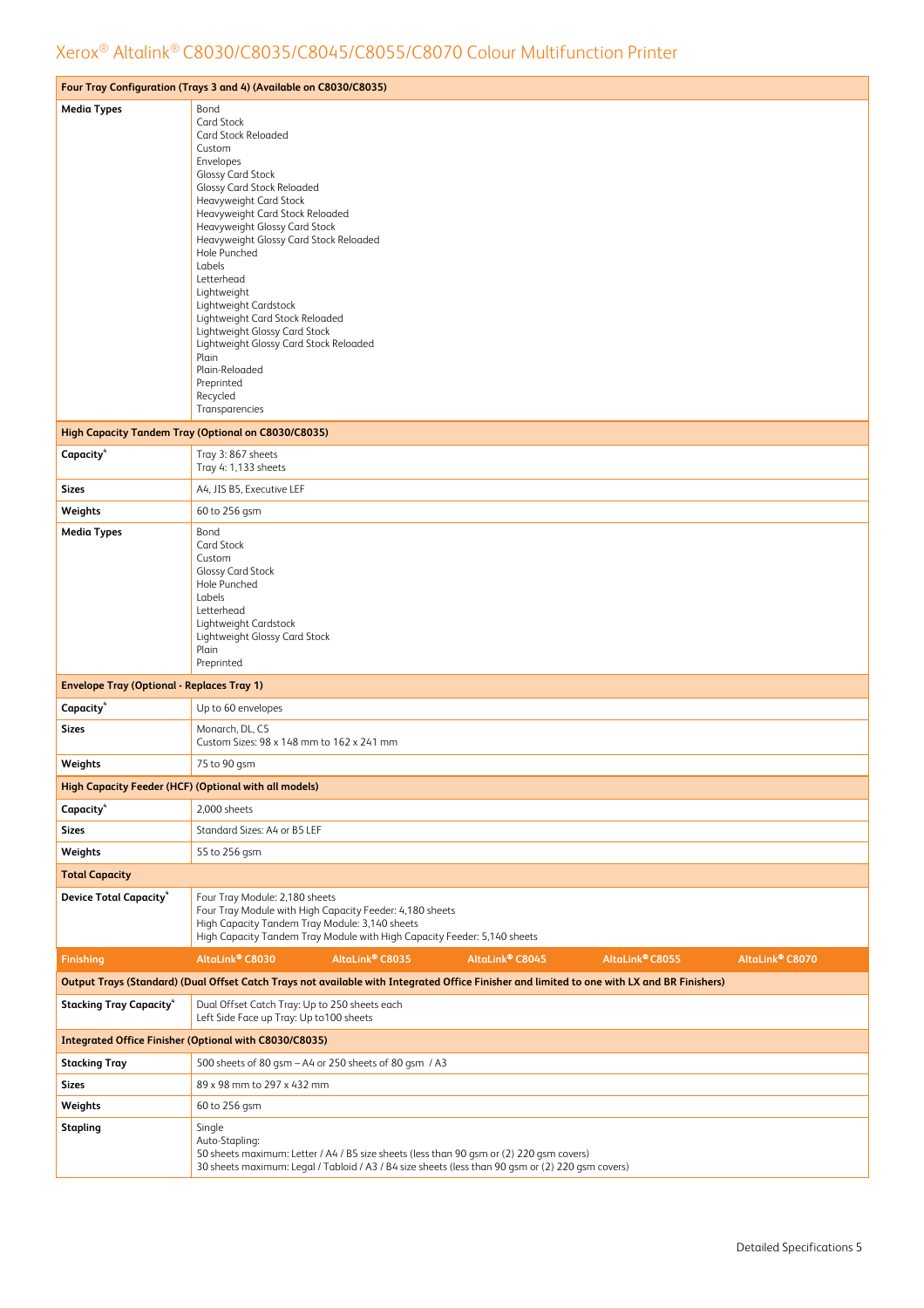|                                                                                | Office Finisher LX (Optional with C8030/C8035/C8045/C8055)                                                                                                                                                                                 |  |  |  |  |
|--------------------------------------------------------------------------------|--------------------------------------------------------------------------------------------------------------------------------------------------------------------------------------------------------------------------------------------|--|--|--|--|
| <b>Stacking Tray Capacity</b>                                                  | 2,000 sheets unstapled or 1,000 sheets single stapled or 750 sheets dual stapled (A4)                                                                                                                                                      |  |  |  |  |
| <b>Stacking Tray Sizes</b>                                                     | 210 x 182 mm to 297 x 432 mm                                                                                                                                                                                                               |  |  |  |  |
| Weights                                                                        | 60 to 256 gsm                                                                                                                                                                                                                              |  |  |  |  |
| <b>Multiposition Stapling</b>                                                  | 50 sheets of 90 gsm                                                                                                                                                                                                                        |  |  |  |  |
| <b>Hole Punch (Optional)</b>                                                   |                                                                                                                                                                                                                                            |  |  |  |  |
| Europe                                                                         | 2-4-hole punch                                                                                                                                                                                                                             |  |  |  |  |
|                                                                                | Booklet Maker for Office Finisher LX (Score/Crease, Saddle-stitch Staple) (Optional)                                                                                                                                                       |  |  |  |  |
| <b>Top Tray Capacity</b> <sup>4</sup>                                          | 40 booklets (2-15 sheets per booklet - 80 gsm or less)                                                                                                                                                                                     |  |  |  |  |
| <b>Sizes</b>                                                                   | A4 SEF Legal<br>B4 SEF Ledger<br>A3 SEF                                                                                                                                                                                                    |  |  |  |  |
| <b>Saddle-Stitch Stapling</b>                                                  | 2-15 sheets / 8-60 page booklet<br>60 x 90 gsm                                                                                                                                                                                             |  |  |  |  |
| <b>Score / Crease</b>                                                          | 1-15 sheets / unstapled                                                                                                                                                                                                                    |  |  |  |  |
|                                                                                | <b>Optional Business Ready (BR) Finisher (Requires Horizontal Transport Kit)</b>                                                                                                                                                           |  |  |  |  |
| Capacity <sup>4</sup>                                                          | Offsetting Top Tray: 500 sheets<br>Stacking Stapling Tray: 3,000 sheets unstapled or<br>100 sets (dual or 4-position stapling) A3 or<br>200 sets (single-position staple) A4                                                               |  |  |  |  |
| Sizes                                                                          | B5 to A3 for stacking<br>B5 to A3 for stapling                                                                                                                                                                                             |  |  |  |  |
| Weights                                                                        | 60 to 300 gsm (coated and uncoated)                                                                                                                                                                                                        |  |  |  |  |
| <b>Stapling</b>                                                                | Single and multiposition stapling<br>Auto stapling (50 sheets maximum) - 90 gsm<br>A3, A4, B4 and B5 sizes supported                                                                                                                       |  |  |  |  |
| <b>Hole Punch</b>                                                              |                                                                                                                                                                                                                                            |  |  |  |  |
| Europe                                                                         | 2-4-hole punch<br>4-hole "Swedish" punch (optional)                                                                                                                                                                                        |  |  |  |  |
|                                                                                | <b>Optional BR Booklet Maker Finisher (Requires Horizontal Transport Kit)</b>                                                                                                                                                              |  |  |  |  |
| Capacity <sup>4</sup>                                                          | Offsetting Top Tray: 500 sheets of A4 unstapled<br><b>Stacking Stapling Tray:</b><br>1,500 sheets of A4 / A3 unstapled or<br>200 stapled sets of A4 (single-position stapling or dual or 4-position stapling) or<br>100 stapled sets of A3 |  |  |  |  |
| Sizes                                                                          | A6 to A3 for stacking<br>B5 to A3 for stapling                                                                                                                                                                                             |  |  |  |  |
| Weights                                                                        | 60 to 300 gsm (coated and uncoated)                                                                                                                                                                                                        |  |  |  |  |
| <b>Stapling</b>                                                                | Single and multiposition stapling<br>Auto stapling (50 sheets maximum) - 90 gsm<br>A3, A4, B4 and B5 sizes supported                                                                                                                       |  |  |  |  |
| <b>Hole Punch</b>                                                              |                                                                                                                                                                                                                                            |  |  |  |  |
| Europe                                                                         | 2-4-hole punch<br>4-hole "Swedish" punch (optional)                                                                                                                                                                                        |  |  |  |  |
| <b>Booklet Maker</b>                                                           | Saddle-stitch 2 to 16 sheets (7 sheets at 106 to 176 gsm coated or 5 sheets at 177 to 220 gsm coated)<br>Bi-fold up to 5 sheets<br>A3, A4 supported                                                                                        |  |  |  |  |
| C-fold / Z-fold Unit (Optional with BR Finisher and BR Booklet Maker Finisher) |                                                                                                                                                                                                                                            |  |  |  |  |
| Types                                                                          | C-fold, Z-fold and Z-half-fold                                                                                                                                                                                                             |  |  |  |  |
| Capacity <sup>4</sup>                                                          | 40 sheets                                                                                                                                                                                                                                  |  |  |  |  |
| <b>Sizes</b>                                                                   | C-fold and Z-fold: A4 SEF only<br>Z-half-fold: A3 only                                                                                                                                                                                     |  |  |  |  |
| Weights                                                                        | 64 to 90 gsm                                                                                                                                                                                                                               |  |  |  |  |
| <b>Output Trays</b>                                                            | Envelope Tray: C-fold, Z-fold and Tri-fold<br>Stacker Tray or Top Tray: Z-half-fold                                                                                                                                                        |  |  |  |  |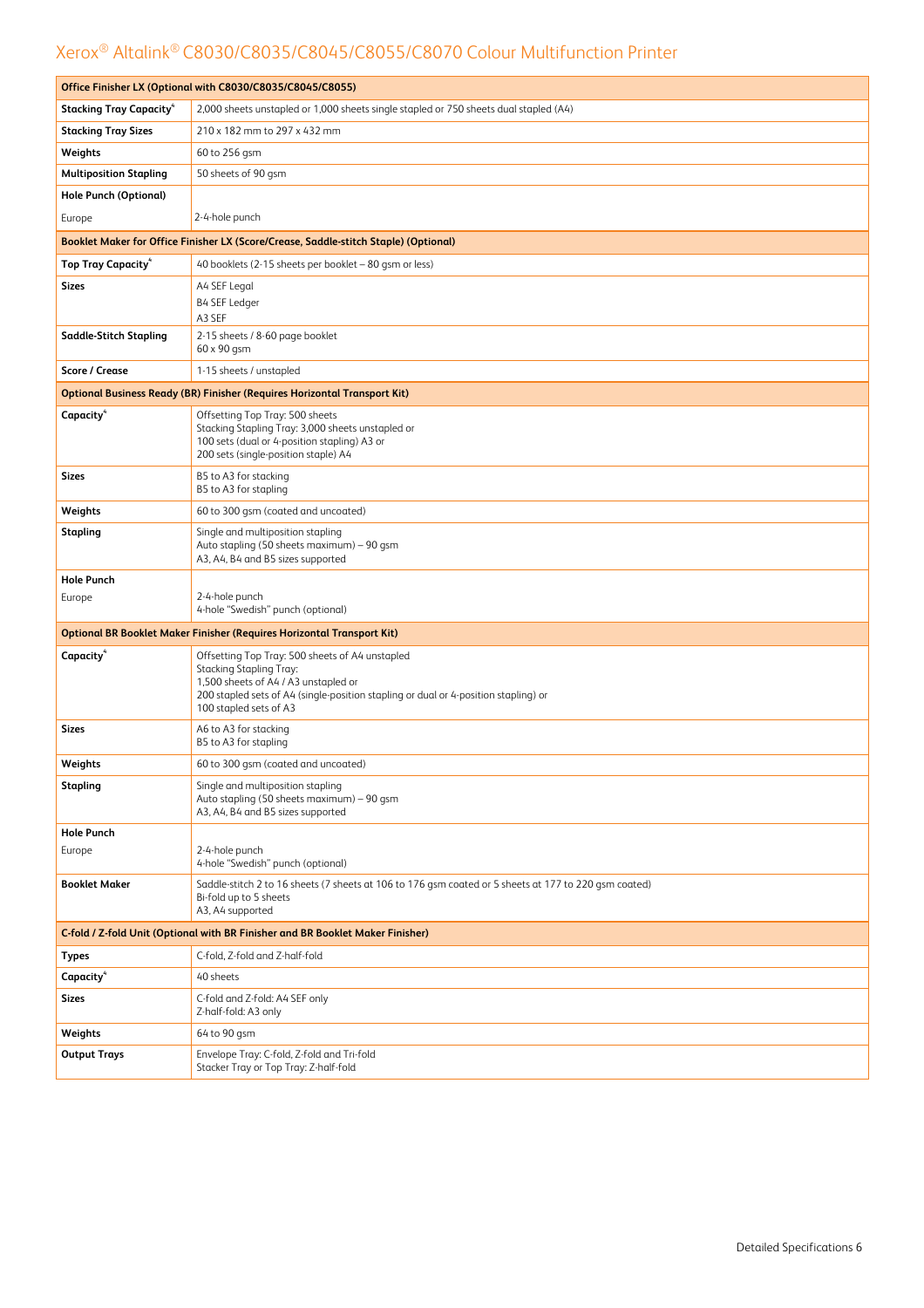| <b>Convenience Stapler (May Require Work Surface)</b>                               |                                                                                                                                                                                                                                                                                                                                                                                                                                                                                                                                                                                                                                                                                                                                                                                                                                                                                                                                                      |                                                                                                                                                                                                                                                   |                                                                                                       |                                                                                                                                   |                                                    |  |  |  |
|-------------------------------------------------------------------------------------|------------------------------------------------------------------------------------------------------------------------------------------------------------------------------------------------------------------------------------------------------------------------------------------------------------------------------------------------------------------------------------------------------------------------------------------------------------------------------------------------------------------------------------------------------------------------------------------------------------------------------------------------------------------------------------------------------------------------------------------------------------------------------------------------------------------------------------------------------------------------------------------------------------------------------------------------------|---------------------------------------------------------------------------------------------------------------------------------------------------------------------------------------------------------------------------------------------------|-------------------------------------------------------------------------------------------------------|-----------------------------------------------------------------------------------------------------------------------------------|----------------------------------------------------|--|--|--|
| Capacity <sup>4</sup>                                                               | 50-sheet stapling<br>5,000 staples<br>Requires separate power outlet                                                                                                                                                                                                                                                                                                                                                                                                                                                                                                                                                                                                                                                                                                                                                                                                                                                                                 |                                                                                                                                                                                                                                                   |                                                                                                       |                                                                                                                                   |                                                    |  |  |  |
| Copy                                                                                | AltaLink® C8070<br>AltaLink® C8030<br>AltaLink® C8035<br>AltaLink® C8045<br>AltaLink® C8055                                                                                                                                                                                                                                                                                                                                                                                                                                                                                                                                                                                                                                                                                                                                                                                                                                                          |                                                                                                                                                                                                                                                   |                                                                                                       |                                                                                                                                   |                                                    |  |  |  |
| <b>First-Copy-Out Time</b><br>(from platen / warmed up<br>Colour / Black-and-White) | As fast as 8.1 seconds /<br>As fast as 6.7 seconds                                                                                                                                                                                                                                                                                                                                                                                                                                                                                                                                                                                                                                                                                                                                                                                                                                                                                                   | As fast as 8.1 seconds /<br>As fast as 6.7 seconds                                                                                                                                                                                                | As fast as 7.8 seconds /<br>As fast as 6.4 seconds                                                    | As fast as 7.2 seconds /<br>As fast as 5.7 seconds                                                                                | As fast as 5.2 seconds /<br>As fast as 4.9 seconds |  |  |  |
| Sides (input:output)                                                                | $1-1, 1-2, 2-2, 2-1$                                                                                                                                                                                                                                                                                                                                                                                                                                                                                                                                                                                                                                                                                                                                                                                                                                                                                                                                 |                                                                                                                                                                                                                                                   |                                                                                                       |                                                                                                                                   |                                                    |  |  |  |
| Quantity                                                                            | 1 to 9.999                                                                                                                                                                                                                                                                                                                                                                                                                                                                                                                                                                                                                                                                                                                                                                                                                                                                                                                                           |                                                                                                                                                                                                                                                   |                                                                                                       |                                                                                                                                   |                                                    |  |  |  |
| <b>Resolution (max)</b>                                                             | Up to 600 x 600 dpi                                                                                                                                                                                                                                                                                                                                                                                                                                                                                                                                                                                                                                                                                                                                                                                                                                                                                                                                  |                                                                                                                                                                                                                                                   |                                                                                                       |                                                                                                                                   |                                                    |  |  |  |
| <b>Reduction / Enlargement</b>                                                      | Variable zoom from 25% to 400% in 1% increments                                                                                                                                                                                                                                                                                                                                                                                                                                                                                                                                                                                                                                                                                                                                                                                                                                                                                                      |                                                                                                                                                                                                                                                   |                                                                                                       |                                                                                                                                   |                                                    |  |  |  |
| Concurrency                                                                         |                                                                                                                                                                                                                                                                                                                                                                                                                                                                                                                                                                                                                                                                                                                                                                                                                                                                                                                                                      |                                                                                                                                                                                                                                                   | Program-ahead to allow job to be initiated while initial job is processed (Copy, Print, Fax and Scan) |                                                                                                                                   |                                                    |  |  |  |
| <b>Copy Features</b>                                                                | Annotation and Bates <sup>™</sup> stamping (with colour capability and font size adjustment)<br>Authentication for Services (i.e., Colour Copy)<br>Auto Paper Select<br>Auto Reduction & Enlargement (To fit selected paper size)<br>Auto Tray Switching<br>Automatic 2-sided / Duplex Booklet Creation<br>Build Job (Enables page-level programming and also lets you proof each section or delete last section as the job is built)<br>Collation<br>Covers (Front only, front and back, back only, printed inside and out: Blank or Printed)<br>Dividers (blank)<br><b>Edge Erase</b><br>Features Help (Intuitive text and graphic descriptions)<br><b>ID Card Copy</b><br><b>Image Quality Adjustments</b><br>Image Shift (with Auto Center option)<br>Invert Image (negative or mirror image)<br>Large Job Interrupt<br>Multi-up (up to 15 columns by 15 rows)<br>Sample Set<br>Save Job Settings<br>Single Colour<br>Stapling<br>Transparencies |                                                                                                                                                                                                                                                   |                                                                                                       |                                                                                                                                   |                                                    |  |  |  |
| <b>Print</b>                                                                        | AltaLink® C8030                                                                                                                                                                                                                                                                                                                                                                                                                                                                                                                                                                                                                                                                                                                                                                                                                                                                                                                                      | AltaLink® C8035                                                                                                                                                                                                                                   | AltaLink® C8045                                                                                       | AltaLink® C8055                                                                                                                   | AltaLink® C8070                                    |  |  |  |
| Resolution                                                                          | Up to 1200 x 2400 dpi                                                                                                                                                                                                                                                                                                                                                                                                                                                                                                                                                                                                                                                                                                                                                                                                                                                                                                                                |                                                                                                                                                                                                                                                   |                                                                                                       |                                                                                                                                   |                                                    |  |  |  |
| <b>Print Features</b>                                                               | <b>Application Defaults</b><br>Banner Sheet Enable / Disable<br>Custom Colour Options (Colour By Words)<br><b>Bi-directional Real-time Status</b><br>Cover Selection<br>Delay Print (specific time)<br>User Permissions<br>LAN Fax (requires optional Fax Kit)<br>Layout / Watermark<br>N-up (up to 16 pages per sheet)<br><b>Booklet Layout</b><br>Finishing<br>Fit to New Paper Size<br>Hold All Jobs<br>Paper Selection by Attribute<br>Sample Set<br>Saved Job (colour jobs can be printed as monochrome)<br>Secure Print with Timed Deletion<br>Store and Recall Driver Settings<br>Two-sided Printing (as default)                                                                                                                                                                                                                                                                                                                             | Image Options (Toner Saver, Resolution (Standard, Enhanced, High)<br>Job Identification (Print ID or Banner, Print ID in margins on first page only or all pages)<br>Special Pages (exception page programming: covers, inserts, exception pages) |                                                                                                       | Sustainability Features (Xerox®Earth Smart Settings, Duplex, N-up, Turn-off Banner and Print ID, Smart Sample Set, Hold All Jobs) |                                                    |  |  |  |
| <b>Print from USB</b>                                                               | Supported file formats: PDF, JPEG, TIFF, PS, XPS, PCL<br>Colour jobs can be printed as black-and-white                                                                                                                                                                                                                                                                                                                                                                                                                                                                                                                                                                                                                                                                                                                                                                                                                                               | Allows walk-up printing from Type A USB port on front panel<br>Supports direct printing from computer via Type B USB port                                                                                                                         |                                                                                                       |                                                                                                                                   |                                                    |  |  |  |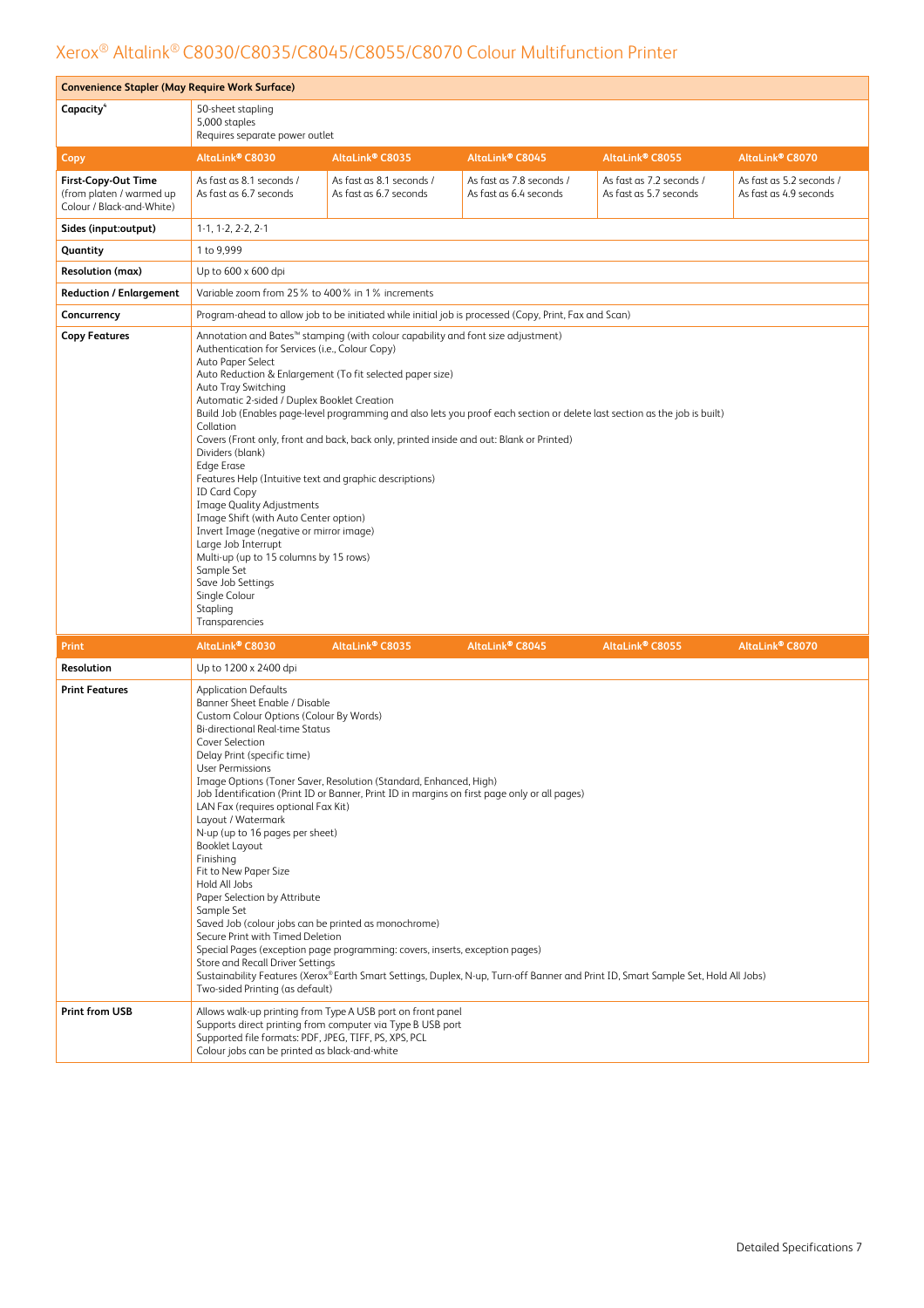| Print                                                         | AltaLink® C8030                                                                                                                                                                                                                                                                                                                                                        | AltaLink® C8035                                                                                                                                                                          | AltaLink® C8045                                                                                                  | AltaLink® C8055                                                                                                                                                                                                                                                                                                           | AltaLink® C8070 |
|---------------------------------------------------------------|------------------------------------------------------------------------------------------------------------------------------------------------------------------------------------------------------------------------------------------------------------------------------------------------------------------------------------------------------------------------|------------------------------------------------------------------------------------------------------------------------------------------------------------------------------------------|------------------------------------------------------------------------------------------------------------------|---------------------------------------------------------------------------------------------------------------------------------------------------------------------------------------------------------------------------------------------------------------------------------------------------------------------------|-----------------|
| <b>Operating Systems</b>                                      | Windows Server 2008 SP2 (32- and 64-bit)<br>Windows Server 2008 R2 (64-bit)<br>Windows Server 2012 and R2 (64-bit)<br>Windows Server 2016 (64-bit)<br>Windows Server 2019 (64-bit)<br>Windows 7 (32- and 64-bit)<br>Windows 8 (32- and 64-bit)<br>Windows 8.1 (32- and 64-bit)<br>Windows 10 (32- and 64-bit)<br>Mac OS 10.12, 10.13, 10.14<br>Fedora® Core<br>Ubuntu® |                                                                                                                                                                                          |                                                                                                                  |                                                                                                                                                                                                                                                                                                                           |                 |
| <b>Network Protocols</b>                                      | Microsoft Windows Networking over IP<br>Bonjour <sup>®</sup> / AirPrint <sup>®</sup><br>IP <sub>v</sub> 6<br>Secure FTP<br>Most protocols not in use can be disabled                                                                                                                                                                                                   |                                                                                                                                                                                          | TCP/IP: HTTP/HTTPS, Internet Printing Protocol, LPR/LPD, Raw Socket Printing/Port 9100, IPv4/IPv6, WSD           |                                                                                                                                                                                                                                                                                                                           |                 |
| <b>Administrative Protocols</b>                               |                                                                                                                                                                                                                                                                                                                                                                        |                                                                                                                                                                                          |                                                                                                                  | DHCP, BOOTP, SNMP, SLP® v2, HTTP, HTTPS, DHCP Autonet, TLS, NTP, DNS, SMB, SMTP/POP3, WSD, LDAP, Multicast DNS                                                                                                                                                                                                            |                 |
| <b>Font Capability</b>                                        |                                                                                                                                                                                                                                                                                                                                                                        |                                                                                                                                                                                          |                                                                                                                  | PCL: 93 scalable fonts, line printer and bitmap font (including Cyrillic font support) PostScript 3: 173 Type 1 fonts, 2 Multiple Master fonts                                                                                                                                                                            |                 |
| Xerox <sup>®</sup> Mobile Express<br>Driver <sup>®</sup>      |                                                                                                                                                                                                                                                                                                                                                                        |                                                                                                                                                                                          | application print settings for use on any printer in any network, and greatly reduce mobile support calls to IT. | Makes it easy for mobile users to find, use and manage Xerox® and non-Xerox® devices in every new location. Plug into a new network, and Mobile Express<br>Driver automatically discovers available printers and provides status and capability information. Save a list of "favourite" printers for each location, store |                 |
| Xerox <sup>®</sup> Global Print Driver <sup>®</sup>           |                                                                                                                                                                                                                                                                                                                                                                        |                                                                                                                                                                                          |                                                                                                                  | A truly universal print driver that lets IT administrators install, upgrade and manage Xerox® and non-Xerox® devices from a single driver. It provides a<br>consistent, easy-to-use interface for end-users, reducing the number of support calls, and simplifying print services management.                             |                 |
| Xerox® Pull Print Driver                                      |                                                                                                                                                                                                                                                                                                                                                                        |                                                                                                                                                                                          | configure multiple drivers. Used in conjunction with Equitrac Office®, Ysoft® SafeQ®, Pharos® and others.        | Makes it easy for IT managers to qualify, deploy and manage all print devices using a single driver in a Pull Print environment. Uses a single queue and<br>single driver. The Xerox® Pull Print Driver extends convenience across a broad range of printing assets. IT administrators no longer need to manage and       |                 |
| Unified Address Book for Fax, Internet Fax, Email and Scan to |                                                                                                                                                                                                                                                                                                                                                                        |                                                                                                                                                                                          |                                                                                                                  |                                                                                                                                                                                                                                                                                                                           |                 |
| <b>Features</b>                                               | Services supported: Fax, Internet Fax, Email, Scan to<br>Maximum contacts: 5,000<br>Contacts: Supports 1 or more destinations<br>Favorites for quick access of all services supported                                                                                                                                                                                  |                                                                                                                                                                                          |                                                                                                                  |                                                                                                                                                                                                                                                                                                                           |                 |
| <b>Scan</b>                                                   | AltaLink® C8030                                                                                                                                                                                                                                                                                                                                                        | AltaLink® C8035                                                                                                                                                                          | AltaLink® C8045                                                                                                  | AltaLink® C8055                                                                                                                                                                                                                                                                                                           | AltaLink® C8070 |
| Concurrency                                                   | concurrent jobs)                                                                                                                                                                                                                                                                                                                                                       |                                                                                                                                                                                          |                                                                                                                  | Scan while the system is printing, copying, or while it is transferring scan to network or fax jobs (priority is for return of scanned originals and printing                                                                                                                                                             |                 |
| <b>Input Speed</b>                                            |                                                                                                                                                                                                                                                                                                                                                                        | Up to 80 page per minute black-and-white and colour (simplex)<br>Up to 139 images per minute (ipm) black-and-white and colour (duplex)                                                   |                                                                                                                  |                                                                                                                                                                                                                                                                                                                           |                 |
| <b>Resolution</b>                                             | 72 x 72 dpi to 600 x 600 dpi                                                                                                                                                                                                                                                                                                                                           |                                                                                                                                                                                          |                                                                                                                  |                                                                                                                                                                                                                                                                                                                           |                 |
| <b>Bit Depth</b>                                              |                                                                                                                                                                                                                                                                                                                                                                        | 1-bit (black-and-white), 8-bit (greyscale), 24-bit (colour)                                                                                                                              |                                                                                                                  |                                                                                                                                                                                                                                                                                                                           |                 |
| Maximum Scan Area                                             | A <sub>3</sub>                                                                                                                                                                                                                                                                                                                                                         |                                                                                                                                                                                          |                                                                                                                  |                                                                                                                                                                                                                                                                                                                           |                 |
| <b>Scan Template</b><br>Management                            | Support 250 scan templates                                                                                                                                                                                                                                                                                                                                             |                                                                                                                                                                                          |                                                                                                                  | Create Xerox® CentreWare® IS scan templates and share via device cloning to other multifunction printers' confirmation sheet options                                                                                                                                                                                      |                 |
| <b>Network Protocols</b>                                      | sFTP, FTP, SMB, HTTP, HTTPS                                                                                                                                                                                                                                                                                                                                            |                                                                                                                                                                                          |                                                                                                                  |                                                                                                                                                                                                                                                                                                                           |                 |
| <b>File Compression</b>                                       | Colour TIFF (TIFF 6.0 or TTN2 with JPEG, LZW)<br>MRC)) Linearised PDF / PDF/A                                                                                                                                                                                                                                                                                          | Black-and-white TIFF (G3MH, G4 MMR compression - single or multiple pages)                                                                                                               |                                                                                                                  | Searchable PDF/OCR and PDF/A-1b (MRC, JPEG, G3 MH, G4 MMR, JBIG 2 Huffman, JBIG Arithmetic Compression, Deflate (for black-and-white and within                                                                                                                                                                           |                 |
| <b>Document Management</b><br>Fields (Metadata)               |                                                                                                                                                                                                                                                                                                                                                                        | Features only available in Network Scan to File Templates:<br>field name, default value and other configurations<br>· Customised fields viewed on user interface for variable data input |                                                                                                                  | • 1 to 6 user programmable metadata fields per network scan to file templates and unlimited fields within the template – Metadata field consists of                                                                                                                                                                       |                 |
| <b>Scan Features</b>                                          | Mixed Size Originals<br>Scan Build Job<br>Compression Quality/File Size Control<br>Auto Background and Shadow Suppression<br>Size for Size (for mixed size originals)<br>TWAIN Support / WIA 2.0 Support<br><b>Bound Originals</b><br><b>Edge Erase</b><br>Reduction / Enlargement<br>Single Touch Scan buttons (up to 10)                                             | Original Type (Photo and Text, Photo, Text, Map, Newspaper / Magazine)                                                                                                                   |                                                                                                                  |                                                                                                                                                                                                                                                                                                                           |                 |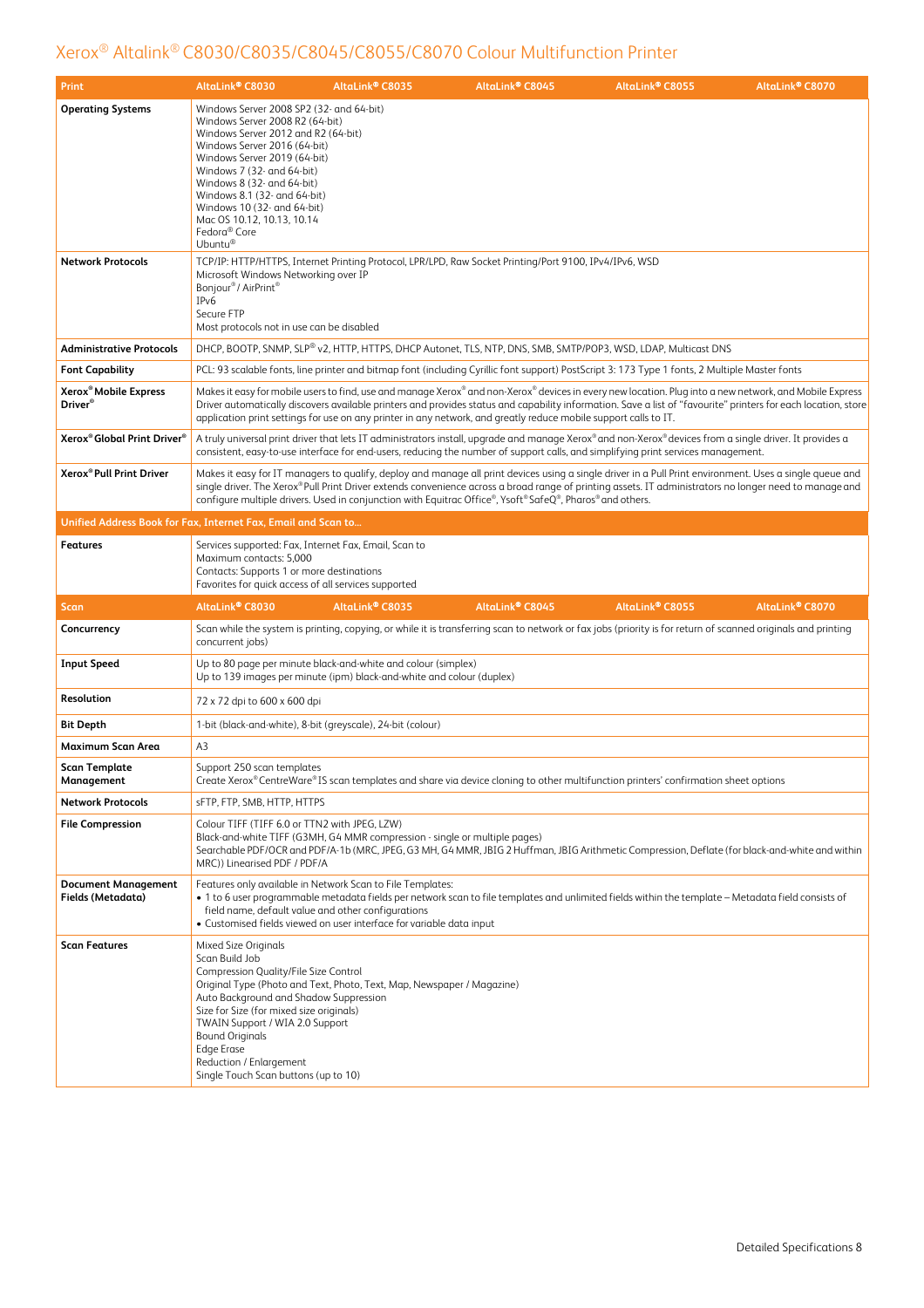| <b>Scan to Email (Standard)</b>                       |                                                                                                                                                                                                                                                                                                                                                                                                                                                                                                                                                                                                                                                                                                                                                                                                                                                                                                                                                                                                                                                                                                                                                                                                                                                                                                                                                                                                                                                                                                                                                                                                                                                                                                                                                                                                                                                                                                                                                                                                                                                                                                                                                                                                               |
|-------------------------------------------------------|---------------------------------------------------------------------------------------------------------------------------------------------------------------------------------------------------------------------------------------------------------------------------------------------------------------------------------------------------------------------------------------------------------------------------------------------------------------------------------------------------------------------------------------------------------------------------------------------------------------------------------------------------------------------------------------------------------------------------------------------------------------------------------------------------------------------------------------------------------------------------------------------------------------------------------------------------------------------------------------------------------------------------------------------------------------------------------------------------------------------------------------------------------------------------------------------------------------------------------------------------------------------------------------------------------------------------------------------------------------------------------------------------------------------------------------------------------------------------------------------------------------------------------------------------------------------------------------------------------------------------------------------------------------------------------------------------------------------------------------------------------------------------------------------------------------------------------------------------------------------------------------------------------------------------------------------------------------------------------------------------------------------------------------------------------------------------------------------------------------------------------------------------------------------------------------------------------------|
| <b>Scan Features</b>                                  | • Email signatures (6 lines each of 128 character max), email message body (user configurable), email CentreWare IS confirmation sheetoptions<br>• Scan to Email S/MIME Encryption<br>• Email signing (requires Smart Card option)<br>• Auto send to self                                                                                                                                                                                                                                                                                                                                                                                                                                                                                                                                                                                                                                                                                                                                                                                                                                                                                                                                                                                                                                                                                                                                                                                                                                                                                                                                                                                                                                                                                                                                                                                                                                                                                                                                                                                                                                                                                                                                                     |
| <b>Directory Access</b>                               | Address list via LDAP (Windows Active Directory, Exchange, Notes, Domino) Device Address Book                                                                                                                                                                                                                                                                                                                                                                                                                                                                                                                                                                                                                                                                                                                                                                                                                                                                                                                                                                                                                                                                                                                                                                                                                                                                                                                                                                                                                                                                                                                                                                                                                                                                                                                                                                                                                                                                                                                                                                                                                                                                                                                 |
| Scan to (Standard)                                    |                                                                                                                                                                                                                                                                                                                                                                                                                                                                                                                                                                                                                                                                                                                                                                                                                                                                                                                                                                                                                                                                                                                                                                                                                                                                                                                                                                                                                                                                                                                                                                                                                                                                                                                                                                                                                                                                                                                                                                                                                                                                                                                                                                                                               |
| <b>Features</b>                                       | Scan to USB<br>Scan to Network Folder (uses Unified Address Book entries)<br>Scan to Home<br>Scan to Network<br>Scan to Email<br>Scan to PC/Server Client (SMB or FTP)<br>Scan to Mailbox<br>Scan to Secure FTP and HTTPS                                                                                                                                                                                                                                                                                                                                                                                                                                                                                                                                                                                                                                                                                                                                                                                                                                                                                                                                                                                                                                                                                                                                                                                                                                                                                                                                                                                                                                                                                                                                                                                                                                                                                                                                                                                                                                                                                                                                                                                     |
| <b>Workflow Scanning (Optional)</b>                   |                                                                                                                                                                                                                                                                                                                                                                                                                                                                                                                                                                                                                                                                                                                                                                                                                                                                                                                                                                                                                                                                                                                                                                                                                                                                                                                                                                                                                                                                                                                                                                                                                                                                                                                                                                                                                                                                                                                                                                                                                                                                                                                                                                                                               |
| <b>Scanning Software</b>                              | Autostore v7<br>eCopy ShareScan v5.2<br>eCopy ScanStation v5.2                                                                                                                                                                                                                                                                                                                                                                                                                                                                                                                                                                                                                                                                                                                                                                                                                                                                                                                                                                                                                                                                                                                                                                                                                                                                                                                                                                                                                                                                                                                                                                                                                                                                                                                                                                                                                                                                                                                                                                                                                                                                                                                                                |
| <b>Scanning Apps and Xerox</b><br><b>App Gallery</b>  | Scan to/from: Dropbox <sup>™</sup> , Google Drive <sup>™</sup> , Microsoft® OneDrive®, Microsoft Office 365™ and Box®<br>See the full list of apps available in the Xerox App Gallery: www.xerox.com/AppGallery.                                                                                                                                                                                                                                                                                                                                                                                                                                                                                                                                                                                                                                                                                                                                                                                                                                                                                                                                                                                                                                                                                                                                                                                                                                                                                                                                                                                                                                                                                                                                                                                                                                                                                                                                                                                                                                                                                                                                                                                              |
| Security                                              | AltaLink® C8030<br>AltaLink <sup>®</sup> C8035<br>AltaLink <sup>®</sup> C8045<br>AltaLink <sup>®</sup> C8055<br>AltaLink® C8070                                                                                                                                                                                                                                                                                                                                                                                                                                                                                                                                                                                                                                                                                                                                                                                                                                                                                                                                                                                                                                                                                                                                                                                                                                                                                                                                                                                                                                                                                                                                                                                                                                                                                                                                                                                                                                                                                                                                                                                                                                                                               |
| <b>Features</b><br>Xerox <sup>®</sup> Integrated RFID | • Expanded Authentication<br>- Network authentication to access device and/or device services via Kerberos (UNIX / Windows Server 2008), SMB (Windows Server 2008, Windows<br>server 2012), NDS, LDAP authentication<br>- Local Authentication (internal database)<br>- Smart Card authentication - 144k CAC / PIV Card Support (2048 bit certificate key) / .NET<br>- Secure Data<br>- Digitally signed PDF (when using Smart Card authentication)<br>- Encrypted and authentication to SMTP server for Scan to Email<br>- Encrypted / Password Protected PDF (when using Email and Network Scan Templates only)<br>- Secure Print (up to 10 digit PIN or Network Authentication)<br>- Immediate Image Overwrite / Securely delete jobs using approved algorithms<br>- On Demand Image Overwrite (Scheduled, Manual), includes sanitation of unused area of disk<br>- FIPS 140-2 256 bit Hard Disk Encryption, TLS, IPPS, HTTPS, SFTP, SNMPv3<br>• Expanded Authorization<br>- SA access based on network credentials<br>- Authorization per user per service<br>- User Permissions required to access Print and Print Features (e.g. colour access, or time restrictions) reflects in the print driver<br>- Secure Network Access<br>• Configuration Watchdog (Monitor and remediate 8 security settings):<br>- Scan to USB Enable / Disable<br>- Print from USB Enable / Disable<br>- Front USB Port Enable / Disable<br>- Audit Log Enable / Disable<br>- User Data Encryption Enable / Disable<br>- Immediate Job Overwrite Enable / Disable<br>- Scheduled Image Overwrite Enable / Disable<br>- McAfee® Embedded Control Enable / Disable<br>• IP Filter, IPsec, IPv6, TLS v1.0, v1.2, SNMPv3, HTTPs, 802.1X, SFTP<br>• McAfee® Embedded Control (whitelisting), McAfee® Integrity Control (optional), Port disablement including USB ports, Audit Log,<br>Hide Print Job Names<br>• Cisco® Identity Services Engine (ISE) compatible<br>. Full system Common Criteria certified by NIAP under HD Protection Profile for Hardcopy Devices v1.0 (HCD-PP v1.0)<br>Integrated support for most industry security cards providing additional security; with embedded multifunction printer card readers in |
| <b>Card Reader E1.0</b><br>(Optional kit)             | the multifunction printer panel.                                                                                                                                                                                                                                                                                                                                                                                                                                                                                                                                                                                                                                                                                                                                                                                                                                                                                                                                                                                                                                                                                                                                                                                                                                                                                                                                                                                                                                                                                                                                                                                                                                                                                                                                                                                                                                                                                                                                                                                                                                                                                                                                                                              |
| Fax                                                   | AltaLink® C8035<br>AltaLink® C8045<br>AltaLink® C8055<br>AltaLink® C8030<br>AltaLink® C8070                                                                                                                                                                                                                                                                                                                                                                                                                                                                                                                                                                                                                                                                                                                                                                                                                                                                                                                                                                                                                                                                                                                                                                                                                                                                                                                                                                                                                                                                                                                                                                                                                                                                                                                                                                                                                                                                                                                                                                                                                                                                                                                   |
| <b>Network Server Fax Features</b>                    |                                                                                                                                                                                                                                                                                                                                                                                                                                                                                                                                                                                                                                                                                                                                                                                                                                                                                                                                                                                                                                                                                                                                                                                                                                                                                                                                                                                                                                                                                                                                                                                                                                                                                                                                                                                                                                                                                                                                                                                                                                                                                                                                                                                                               |
| Compatibility                                         | ITU (CCITT) group 3; Various Xerox Business Innovation Partner Solutions                                                                                                                                                                                                                                                                                                                                                                                                                                                                                                                                                                                                                                                                                                                                                                                                                                                                                                                                                                                                                                                                                                                                                                                                                                                                                                                                                                                                                                                                                                                                                                                                                                                                                                                                                                                                                                                                                                                                                                                                                                                                                                                                      |
| <b>Maximum Scan Area</b>                              | A3                                                                                                                                                                                                                                                                                                                                                                                                                                                                                                                                                                                                                                                                                                                                                                                                                                                                                                                                                                                                                                                                                                                                                                                                                                                                                                                                                                                                                                                                                                                                                                                                                                                                                                                                                                                                                                                                                                                                                                                                                                                                                                                                                                                                            |
| <b>Fax Send Features</b>                              | One- or Two-sided Scanning (A3)<br>Add to Send List (200 numbers maximum)<br>Build Job, Favorites, Delay Send (specific time) Original Type (photo, text or photo and text)                                                                                                                                                                                                                                                                                                                                                                                                                                                                                                                                                                                                                                                                                                                                                                                                                                                                                                                                                                                                                                                                                                                                                                                                                                                                                                                                                                                                                                                                                                                                                                                                                                                                                                                                                                                                                                                                                                                                                                                                                                   |
| <b>Fax Print Features</b>                             | One- or Two-sided Printing, Staple, Secure Print                                                                                                                                                                                                                                                                                                                                                                                                                                                                                                                                                                                                                                                                                                                                                                                                                                                                                                                                                                                                                                                                                                                                                                                                                                                                                                                                                                                                                                                                                                                                                                                                                                                                                                                                                                                                                                                                                                                                                                                                                                                                                                                                                              |
| <b>Transmission Resolution</b>                        | Superfine: 400 x 200 dpi (Scan at 600 x 600 dpi)<br>Fine: 200 x 200 dpi<br>Standard: 200 x 100 dpi                                                                                                                                                                                                                                                                                                                                                                                                                                                                                                                                                                                                                                                                                                                                                                                                                                                                                                                                                                                                                                                                                                                                                                                                                                                                                                                                                                                                                                                                                                                                                                                                                                                                                                                                                                                                                                                                                                                                                                                                                                                                                                            |
| <b>Internet Fax Features</b>                          |                                                                                                                                                                                                                                                                                                                                                                                                                                                                                                                                                                                                                                                                                                                                                                                                                                                                                                                                                                                                                                                                                                                                                                                                                                                                                                                                                                                                                                                                                                                                                                                                                                                                                                                                                                                                                                                                                                                                                                                                                                                                                                                                                                                                               |
| Compatibility                                         | Direct print-ready document transmission to remote Internet Fax machines or email clients (SMTP)<br>Reception and automatic printout of documents sent via email from remote Internet Fax machines or email clients                                                                                                                                                                                                                                                                                                                                                                                                                                                                                                                                                                                                                                                                                                                                                                                                                                                                                                                                                                                                                                                                                                                                                                                                                                                                                                                                                                                                                                                                                                                                                                                                                                                                                                                                                                                                                                                                                                                                                                                           |
| <b>Directory Access</b>                               | Utilises the Unified Address Book                                                                                                                                                                                                                                                                                                                                                                                                                                                                                                                                                                                                                                                                                                                                                                                                                                                                                                                                                                                                                                                                                                                                                                                                                                                                                                                                                                                                                                                                                                                                                                                                                                                                                                                                                                                                                                                                                                                                                                                                                                                                                                                                                                             |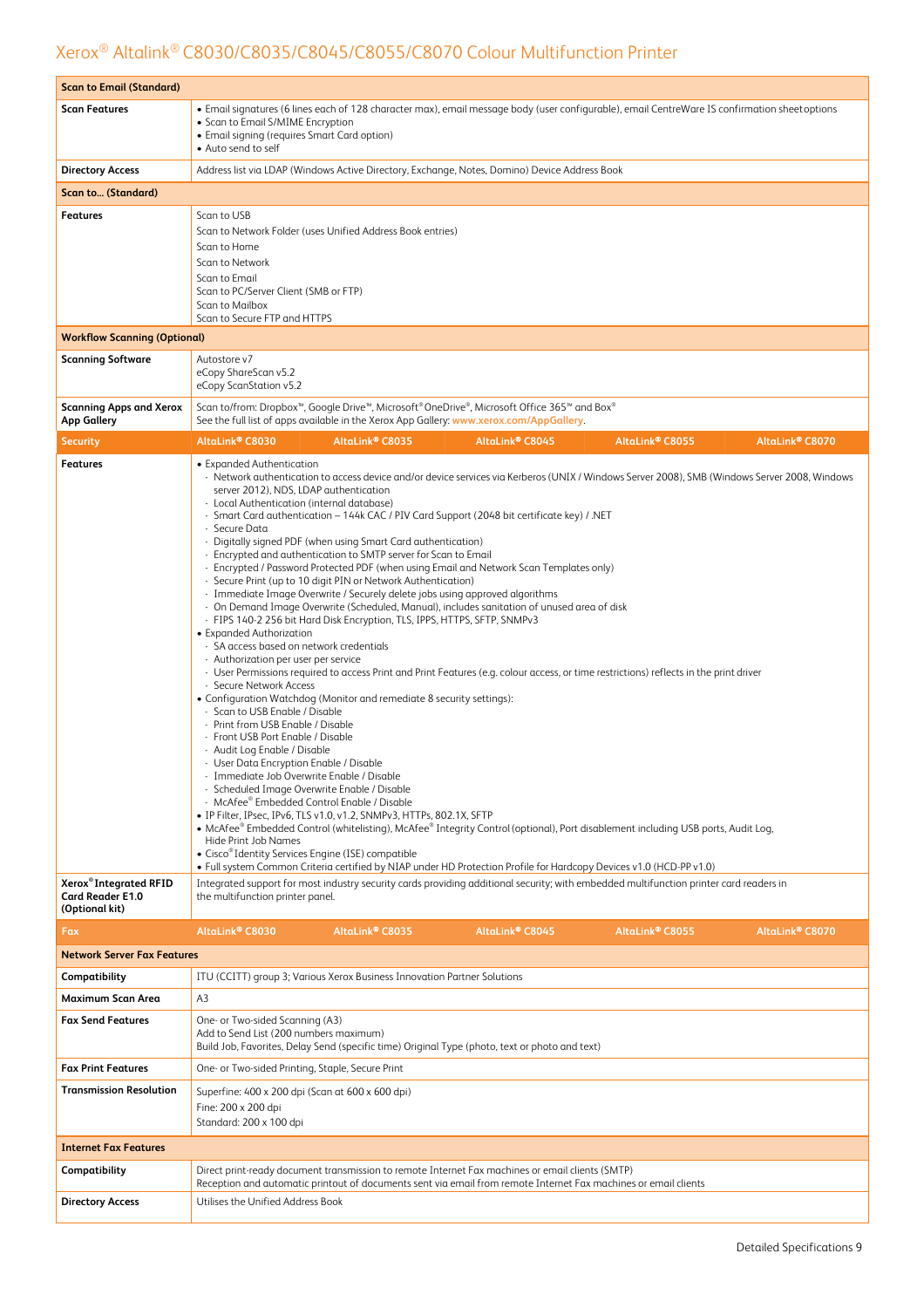| Send / Receive                                                                                  | Send: Multi-page TIFF, PDF, PDF/A<br>Receive: TIFF, MTIFF, PDF, PDF/A, PS, text, PCL, PRN, JPEG                                                                                                                                                                                                                                                                                                                                                                                                                                                                                                                                                                                                                                                                                                          |
|-------------------------------------------------------------------------------------------------|----------------------------------------------------------------------------------------------------------------------------------------------------------------------------------------------------------------------------------------------------------------------------------------------------------------------------------------------------------------------------------------------------------------------------------------------------------------------------------------------------------------------------------------------------------------------------------------------------------------------------------------------------------------------------------------------------------------------------------------------------------------------------------------------------------|
| Resolution                                                                                      | 72 x 72 dpi to 600 x 600 dpi<br>Bit Depth: 1-bit (black-and-white)                                                                                                                                                                                                                                                                                                                                                                                                                                                                                                                                                                                                                                                                                                                                       |
| <b>Network Protocols</b>                                                                        | SMTP (send), POP3 (receive)                                                                                                                                                                                                                                                                                                                                                                                                                                                                                                                                                                                                                                                                                                                                                                              |
| Compliance                                                                                      | ITU-T T.37 compliant                                                                                                                                                                                                                                                                                                                                                                                                                                                                                                                                                                                                                                                                                                                                                                                     |
|                                                                                                 | Walk-up Fax Features (Customer-installable - 1 and 2 lines)                                                                                                                                                                                                                                                                                                                                                                                                                                                                                                                                                                                                                                                                                                                                              |
| Compatibility                                                                                   | ITU (CCITT) Group 3                                                                                                                                                                                                                                                                                                                                                                                                                                                                                                                                                                                                                                                                                                                                                                                      |
| Speed / Modems                                                                                  | One or Two V.34 modems: 33,600 bps. Less than 4 seconds per page transmission time                                                                                                                                                                                                                                                                                                                                                                                                                                                                                                                                                                                                                                                                                                                       |
|                                                                                                 | ATA analog terminal adapter utilising T38 (optional)                                                                                                                                                                                                                                                                                                                                                                                                                                                                                                                                                                                                                                                                                                                                                     |
| <b>Compression / Speed</b>                                                                      | MH/G3, MR/G3, MMR/SG3, JBIG/SG3                                                                                                                                                                                                                                                                                                                                                                                                                                                                                                                                                                                                                                                                                                                                                                          |
| Resolution                                                                                      | <b>Walkup Send:</b><br>Standard: 200 x 100 dpi<br>Fine: 200 x 200 dpi Superfine: 600 x 600 dpi<br>Receive: Accepts all sizes                                                                                                                                                                                                                                                                                                                                                                                                                                                                                                                                                                                                                                                                             |
| <b>Fax Send Features</b>                                                                        | LAN Fax (fax from print driver)<br>Auto Fax Transmission Reduction<br>Page-by-page Job Status at the Machine<br>Delay Start, Build Job, Favorites<br>Automatic Memory Resend<br><b>Automatic Cover Sheets</b><br>PSTN Fax<br>Batch Send (up to memory capacity)<br>Device Address Book (up to 5,000 contacts)                                                                                                                                                                                                                                                                                                                                                                                                                                                                                            |
| <b>Fax Receive Features</b>                                                                     | One- or Two-sided Printing<br><b>Stapled or Unstapled</b><br>Receive Print Mode - Manual (size, margin, stock, header) / Auto<br><b>Output Tray Selection</b><br>Up to 200 Password Protected Mailboxes<br>Secure Receive<br>Receive Timestamp<br>Auto Answer Delay                                                                                                                                                                                                                                                                                                                                                                                                                                                                                                                                      |
| <b>Fax Forward</b>                                                                              | Forward to Email or SMB Location<br>Fax Forward on Receive Only                                                                                                                                                                                                                                                                                                                                                                                                                                                                                                                                                                                                                                                                                                                                          |
| <b>Fax Reports</b>                                                                              | Activity, Dial Directory, Group Directory, Transmission Confirmation, Pending Fax, Options Report, On Demand Overwrite Report, Mailbox Report, Broadcast<br>Report                                                                                                                                                                                                                                                                                                                                                                                                                                                                                                                                                                                                                                       |
| <b>Directory Access</b>                                                                         | Utilises the Unified Address Book<br>Group fax available                                                                                                                                                                                                                                                                                                                                                                                                                                                                                                                                                                                                                                                                                                                                                 |
| <b>Auto Redial</b>                                                                              | Up to 14 attempts (per country requirements)<br>1 to 25 minute intervals                                                                                                                                                                                                                                                                                                                                                                                                                                                                                                                                                                                                                                                                                                                                 |
| <b>Auto Resend</b>                                                                              | Up to 5 attempts                                                                                                                                                                                                                                                                                                                                                                                                                                                                                                                                                                                                                                                                                                                                                                                         |
| <b>Device Management</b>                                                                        |                                                                                                                                                                                                                                                                                                                                                                                                                                                                                                                                                                                                                                                                                                                                                                                                          |
| <b>Management Support</b>                                                                       | SNMP Version 1. SNMP Version 2c and SNMP Version 3 trap over TCP/IP and IP<br>MIB access (IETF-MIBII RFC 1213)<br>Host Resources MIB RFC 2790, Printer MIB RFC 3805, PWG-Imaging-System- Power MIB, Fleet Orchestrator, Configuration Watchdog                                                                                                                                                                                                                                                                                                                                                                                                                                                                                                                                                           |
| Xerox <sup>®</sup> CentreWare <sup>®</sup> Web                                                  | A Web-based server application for network administrators that permits Web browser-based device management from any workstation, whether<br>running Windows, UNIX or any other operating system:<br>. Works with any SNMP-managed printer from any manufacturer.<br>• Provides help with device discovery and installation, health checks and troubleshooting, and device upgrades, as well as basic accounting and<br>asset management.<br>• Requires Windows 7 and Internet Explorer 6.0 and higher.<br>• Auto-detect Xerox® CentreWare® Web server and download configurations files for touchless remote install                                                                                                                                                                                     |
| Xerox <sup>®</sup> Device Manager                                                               | Xerox® Device Manager collects and manages the data that drives fact-based decisions for your enterprise device management environment. It is a<br>single tool to install print queues and configure, manage, monitor and report on both networked and locally connected devices - regardless of vendor -<br>across your enterprise. Xerox® Device Manager provides:<br>• Device monitoring and troubleshooting<br>• Extensive reporting and discovery of new devices<br>• Usage collection, chargeback and billing capabilities<br>• Auto-detect Xerox® Device Manager server and download configurations files for touchless remote install<br>Fleet Orchestrator feature offers the ability to create a group of devices that share information with each other via a secure peer-to-peer connection. |
| <b>Fleet Orchestrator</b>                                                                       | The following data can be shared: Software update files, clone files, and 1-Touch App files.                                                                                                                                                                                                                                                                                                                                                                                                                                                                                                                                                                                                                                                                                                             |
| <b>Novell NDPS/NEPS</b>                                                                         | Server gateway application: centralized management tool.                                                                                                                                                                                                                                                                                                                                                                                                                                                                                                                                                                                                                                                                                                                                                 |
| Xerox <sup>®</sup> Device Types for<br><b>SAP Environment</b>                                   | Xerox, together with SAP through our Gold-level membership in the SAP Printer Vendor Program, provides seamless connectivity between SAP systems<br>and your Xerox®printers and multifunction printers. As an SAP customer you benefit from having SAP-certified Xerox®device types available right from<br>SAP's online delivery model. SAP-certified device types for Xerox®printers and multifunction printers are available to download.<br>www.office.xerox.com/Software-Solutions                                                                                                                                                                                                                                                                                                                  |
| Xerox <sup>®</sup> Device Types for<br>SAP R/3 Intelligent<br><b>Barcode Utility (optional)</b> | Provides built-in process intelligence that allows the printing of barcodes on any appropriately configured PostScript printer in specific versions of SAP<br>environment and within Latin-1 (ISO8859-1) SAP system code pages only. Used in conjunction with Xerox®PostScript Device Types for SAP environment<br>and Xerox®Font Center Barcode Fonts. Information available at www.office.xerox.com/Software-Solutions                                                                                                                                                                                                                                                                                                                                                                                 |
| Xerox <sup>®</sup> Barcode Pro PS<br>(optional)                                                 | Enables intelligent PostScript printing on Xerox® multifunction printers by storing Xerox® software, as well as the barcode fonts on the printer hard disk.<br>Enables the printing of barcodes from any application (SAP client or mainframe) that supports PostScript printing. Information available at<br>www.office.xerox.com/Software-Solutions                                                                                                                                                                                                                                                                                                                                                                                                                                                    |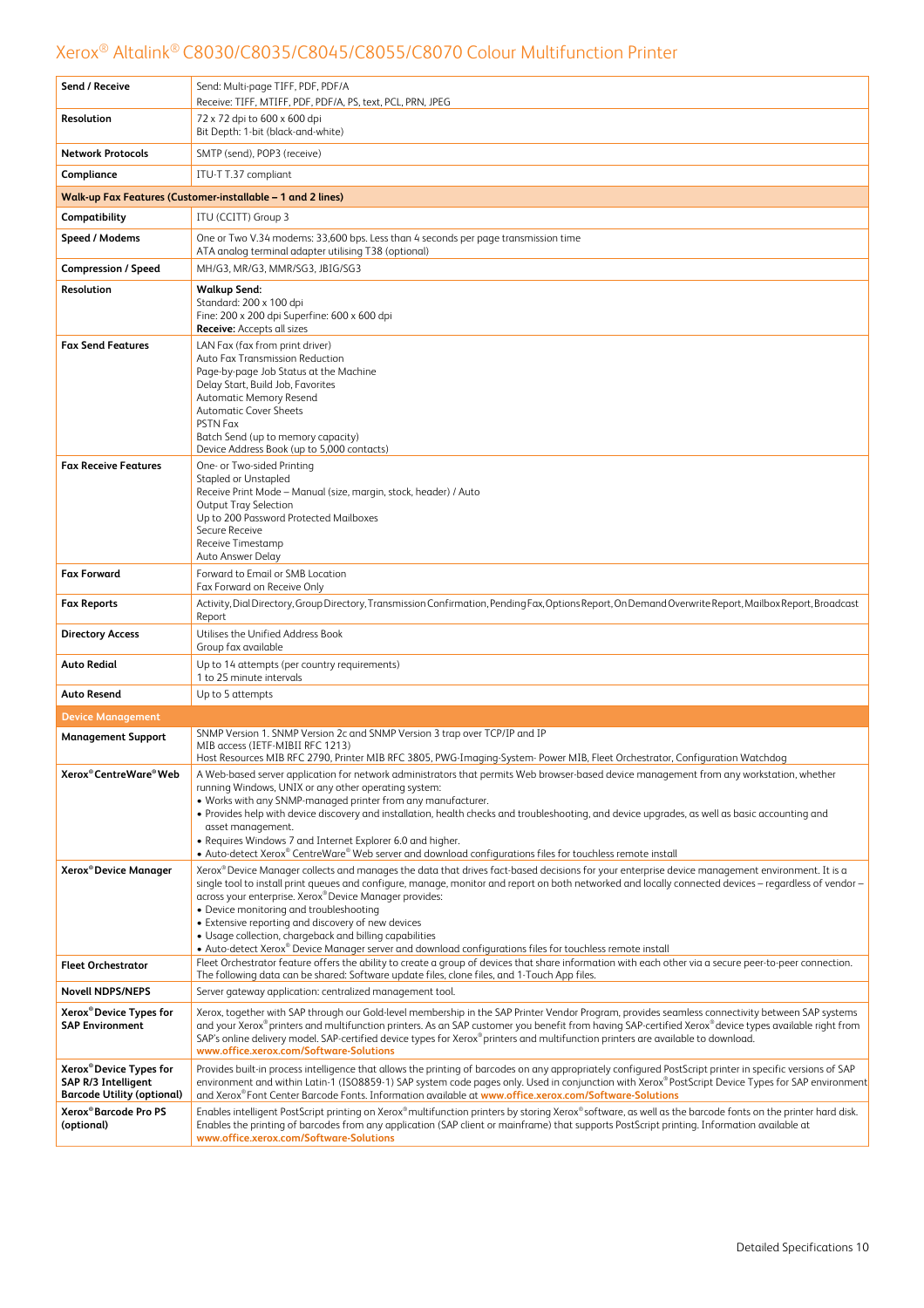| Xerox® Embedded Web Server – Integrated Device Web Pages Provided by the Device |                                                                                                                                                                                                                                                                                                                                                                                                                                                                                                                                                                                                                                                                                                         |  |  |
|---------------------------------------------------------------------------------|---------------------------------------------------------------------------------------------------------------------------------------------------------------------------------------------------------------------------------------------------------------------------------------------------------------------------------------------------------------------------------------------------------------------------------------------------------------------------------------------------------------------------------------------------------------------------------------------------------------------------------------------------------------------------------------------------------|--|--|
| <b>Device Status</b>                                                            | Web server embedded in Network Controller:<br>• Tray status/contents<br>• Consumables status<br>• Alerts<br>• Remote Control Panel                                                                                                                                                                                                                                                                                                                                                                                                                                                                                                                                                                      |  |  |
| <b>Job Submission</b>                                                           | Print-ready files: PS, PCL, TIFF, PDF, JPG, XPS, TXT, PRN<br>Output feature selection (2-sided, output colour, collate, orientation, staple, hole punch, folding, output destination)<br>Delivery options (Immediate, sample set, delay and secure, Save job or reprint)                                                                                                                                                                                                                                                                                                                                                                                                                                |  |  |
| <b>Device Administration</b>                                                    | Allows simple, remote installation setting of configuration options and management of the device                                                                                                                                                                                                                                                                                                                                                                                                                                                                                                                                                                                                        |  |  |
| <b>Browsers</b>                                                                 | Internet Explorer 10.x, 11.x<br>Safari 10.x, 11.x<br>Mozilla Firefox 45.x through 53.x<br>Opera 25.x through 53.x<br>Chrome 48.x through 72.x                                                                                                                                                                                                                                                                                                                                                                                                                                                                                                                                                           |  |  |
| Support                                                                         | Install print / scan drivers and online support available via web page                                                                                                                                                                                                                                                                                                                                                                                                                                                                                                                                                                                                                                  |  |  |
| <b>Languages Supported</b>                                                      | International English, International French, Italian, German, International Spanish, Dutch, Brazilian Portuguese, Swedish, Norwegian, Danish, Finnish,<br>Russian, Simplified Chinese, Korean, Japanese, Arabic                                                                                                                                                                                                                                                                                                                                                                                                                                                                                         |  |  |
| <b>Remote Services</b>                                                          |                                                                                                                                                                                                                                                                                                                                                                                                                                                                                                                                                                                                                                                                                                         |  |  |
| Xerox <sup>®</sup> Automatic<br><b>Meter Readings</b><br>(AMR)                  | Automates the process of collecting and submitting meter reads for tracking and billing of Xerox® device usage. Eliminates the need for time-consuming<br>end-user involvement and ensures that meter reads are submitted to Xerox on time.                                                                                                                                                                                                                                                                                                                                                                                                                                                             |  |  |
| Xerox <sup>®</sup> Automatic<br><b>Supplies Replenishment</b><br>(ASR)          | Automatically orders supplies for Xerox® output devices based on actual usage, eliminating the need to manually manage supplies inventory.                                                                                                                                                                                                                                                                                                                                                                                                                                                                                                                                                              |  |  |
| <b>Accounting</b>                                                               |                                                                                                                                                                                                                                                                                                                                                                                                                                                                                                                                                                                                                                                                                                         |  |  |
| Xerox® Standard Accounting (Standard)                                           |                                                                                                                                                                                                                                                                                                                                                                                                                                                                                                                                                                                                                                                                                                         |  |  |
| Tracking                                                                        | Copy, Print, Fax, Scan and Email usage                                                                                                                                                                                                                                                                                                                                                                                                                                                                                                                                                                                                                                                                  |  |  |
| Accounting                                                                      | Up to 2,497 User Accounts (User ID)<br>Up to 500 General Accounts (Client)<br>Up to 498 Group accounts (Department)                                                                                                                                                                                                                                                                                                                                                                                                                                                                                                                                                                                     |  |  |
| <b>Features</b>                                                                 | • Administrator can manage the feature via the Web User Interface or device control panel in tools.<br>• Administrator has the ability to import or export user accounts, Group Accounts, General Accounts and User limits via an industry standard CSV file.                                                                                                                                                                                                                                                                                                                                                                                                                                           |  |  |
|                                                                                 | Accounting Options - Network Accounting Enablement (Allows central server to manage all accounting)                                                                                                                                                                                                                                                                                                                                                                                                                                                                                                                                                                                                     |  |  |
|                                                                                 | . Enhanced network accounting with up-to-the-minute data on how the system is being used<br>• Comprehensive management and enterprise scale tracking and reporting of device usage of copy, print, scan and server fax<br>. Numerous solutions are available through Xerox Alliance Partners. For details visit www.xerox.com<br>• Security enhancements with the addition of HTTPS protocol support<br>. Device requests account authentication from third party server enabling larger databases of users and accounts<br>• Accept Authentication Login at control panel and pass to third party Networking Account<br>• Interface with third party accounting terminal for accounting user interface |  |  |
| EFI™ Fiery®Integrated Network Server (Optional)                                 |                                                                                                                                                                                                                                                                                                                                                                                                                                                                                                                                                                                                                                                                                                         |  |  |
| Processor                                                                       | AMD®GX-424CC processor, 2.4 GHz, Quad-Core, 2M cache                                                                                                                                                                                                                                                                                                                                                                                                                                                                                                                                                                                                                                                    |  |  |
| Memory (ESS)                                                                    | 2 GB                                                                                                                                                                                                                                                                                                                                                                                                                                                                                                                                                                                                                                                                                                    |  |  |
| <b>System Disk</b>                                                              | 500 GB HDD                                                                                                                                                                                                                                                                                                                                                                                                                                                                                                                                                                                                                                                                                              |  |  |
| Page Description Language                                                       | PostScript v 3020                                                                                                                                                                                                                                                                                                                                                                                                                                                                                                                                                                                                                                                                                       |  |  |
| <b>Features</b>                                                                 | Fiery Command WorkStation capability via a PC or MAC (customer to provide) with Queue Management<br>Job Preview<br>Job Merge<br>Change Job Properties<br>PANTONE <sup>®</sup> Colour Tables<br>Expert Colour Settings: Profile, Rendering and Simulation<br>Fiery FreeForm - Variable Data capabilities<br>Booklet Maker - booklet wizard to create booklets<br>Print from USB flash drive<br>Secure Erase<br><b>EFI PrintMe</b><br>Fiery® VUE<br>Calibration<br>Secure Printing<br>User Authentication<br>Drag and Drop job Management with CWS<br>Importing Jobs                                                                                                                                      |  |  |
| Connectivity                                                                    | 10Base-T/100Base-TX/1000Base-T Ethernet                                                                                                                                                                                                                                                                                                                                                                                                                                                                                                                                                                                                                                                                 |  |  |
| Optional                                                                        | Fiery Options Bundle (Spot On, Auto Trapping, Hot Folders, Virtual Printers)<br>Network Switch to connect both printer and Fiery Server to Network                                                                                                                                                                                                                                                                                                                                                                                                                                                                                                                                                      |  |  |